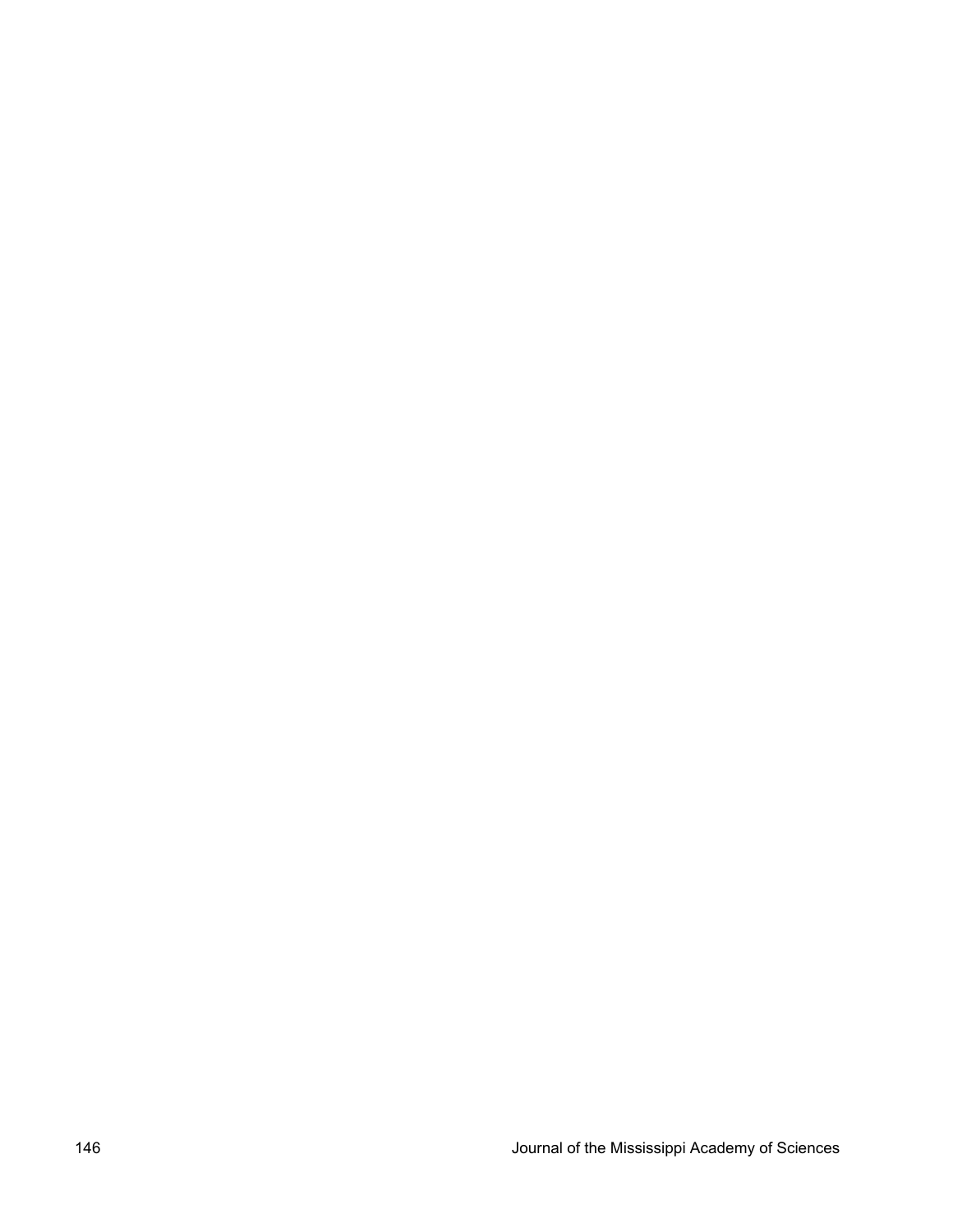### **OFFICERS OF THE MISSISSIPPI ACADEMY OF SCIENCES**

| Immediate Past-President  Margo Hall |                   |
|--------------------------------------|-------------------|
|                                      |                   |
|                                      |                   |
|                                      |                   |
|                                      |                   |
|                                      | Dick Highfill     |
|                                      | Sarah Lea McGuire |
|                                      |                   |

# **Editorial**

**Laws, theories, and hypotheses**. I am teaching biological evolution this semester, and my students have made me particularly aware of the use and misuse of the word theory. Many of them refer to evolution with one popular sense of the word theory as something unsubstantiated when they say "it's only a theory." So much of the business of science is tied to the concept of laws, theories, and hypotheses, and yet when I think of the number of textbooks that I have used for various biological courses, only the introductory texts devote any significant portion of their books to explaining these concepts. And even the introductory texts do not follow through using the terms as they have defined them throughout their chapters. To make matters worse, the definitions offered are not consistent among all the texts. Apparently we do not have a strong common sense of what is meant by law, theory, and hypothesis.

Frequently hypothesis is defined as an educated guess or reasonable explanation as to why a phenomenon occurs. The creation of a hypothesis requires familiarity and experience with phenomena related to the one which the hypothesis purports to explain. The process of choosing the most reasonable explanation from a field of explanations that might be offered is what philosophers call abductive reasoning. Inductive reasoning has sometimes been associated with the creation of hypotheses. I can appreciate that inductive reasoning will lead to inductive generalizations, but I believe inductive generalizations fall short of hypotheses and that the difference is abductive reasoning, that creative leap that gets us from generalization to explanation. Once the hypothesis is created, it becomes the premise for deductive reasoning. True predictions made from deductive reasoning substantiate the hypothesis while false predictions require further explanation or modification of the hypothesis. Truth in science is embodied in those hypotheses which have great predictive value.

Theories are defined in a number of introductory biology textbooks as hypotheses with great predictive value. These same authors will go on to discuss the theory of spontaneous generation which was discarded many years ago. I suggest that the way we actually use the word theory is to mean a collection of related hypotheses. Hence we can talk about atomic theory or the theory of evolution or the theory of spontaneous generation. Atomic theory have a theory of evolution embrace collections of related hypotheses with high predictive value. The theory of spontaneous generation embraces a collection of related hypotheses with poor predictive value. We would do well to teach our students the difference between a scientific theory as a collection of related hypotheses and a popular use of theory as that which is unsubstantiated by empirical evidence.

The concept of law has given me quite a bit of trouble. I have seen suggestions to avoid using the word in science, and at the other extreme, to define science as only including those things which are governed by laws. The concept of law is rarely applied in biological sciences. The two examples that come readily to mind are the Hardy-Weinberg law that applies to ratios of genes in a population under particular conditions and the law of independent assortment of chromosomes applied to the partitioning of chromosomes during meiosis. In both cases these laws apply to stochastic events. Other laws, such as the law of gravity, or for mathematical description of a specific phenomenon. My sense of the concept of law is that we apply it to what appear to be irrefutable descriptions of natural phenomena. Laws, been allow us to predict what will happen in a given circumstance, but do not explain why it will happen which is the business of hypotheses and theories.

Comments on the basic concepts of hypotheses, theories, and laws are welcome.—Ken Curry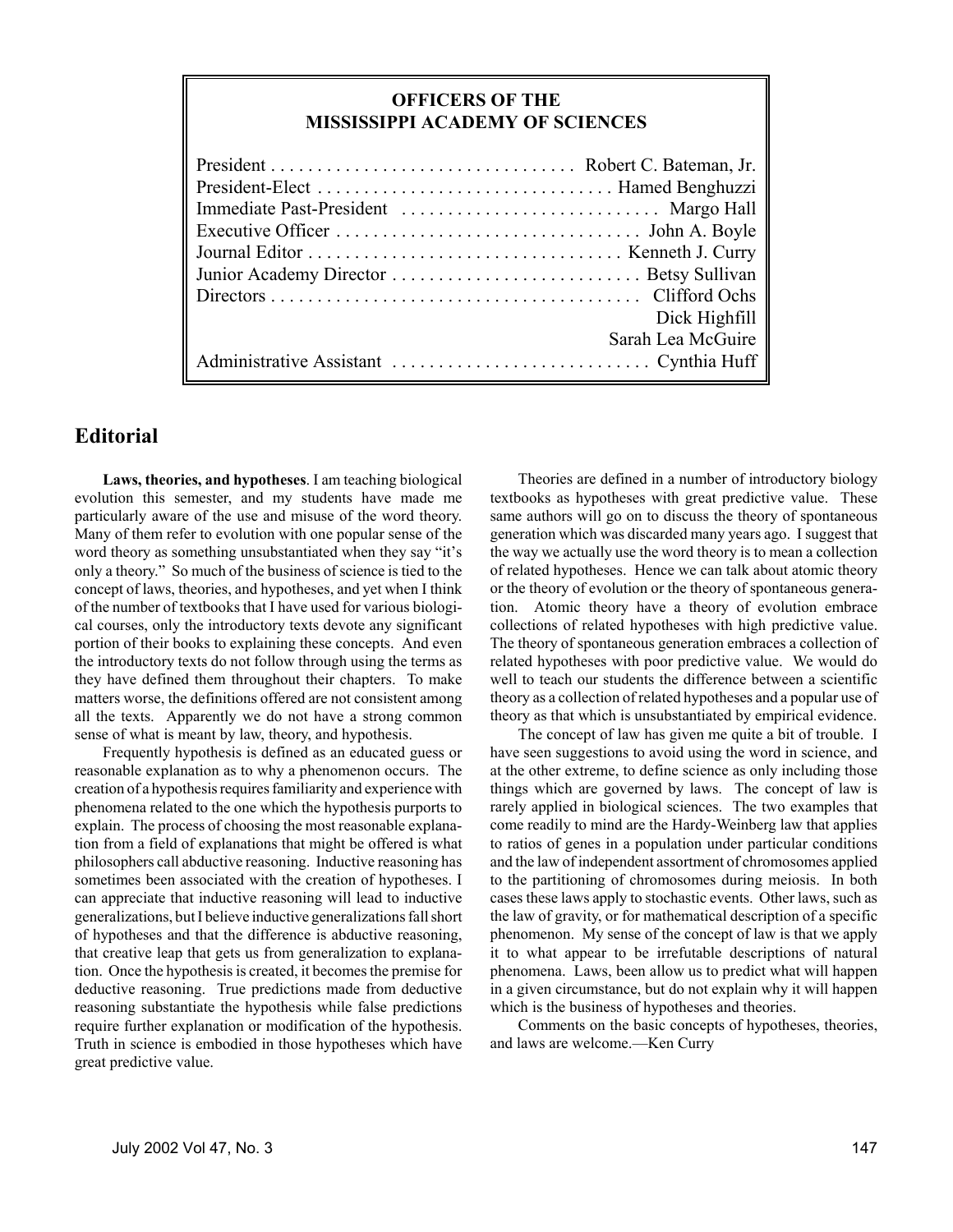# **Election Results**

We are pleased to announce that our President-elect for 2002-2003 is **Hamed Benghuzzi**. The President-elect will serve as principal organizer for the 2004 Annual Meeting, become President automatically during the summer of 2003 and preside at the 2004 meeting, and serve as Past President for one year following his presidential term.

We are pleased to announce that **Sarah Lea McGuire** has been elected to serve as a member of the Board of Directors. We are also pleased to announce that **Dick Highfill** will be filling the term of Director vacated by Hamed Benghuzzi.

The Board of Directors comprises three people that deliberate and vote on matters of importance to the Academy and its membership. Members of the Board serve a three-year term, with one member elected each year to replace the member rotating off.

# The sixty-seventh annual meeting of the Mississippi Academy of Sciences

will be held on

Thursday and Friday, February 13 and 14, 2003

# Hattiesburg, Mississippi, at the Hattiesburg Convention Center.

Accommodations will be across the street (Hwy 49) at the Cabot Lodge. (601-264-1881; \$55 single for MAS meeting)

# **New Division! ECOLOGY AND EVOLUTIONARY BIOLOGY**

The Mississippi Academy of Sciences is pleased to announce the formation of a new division, effective immediately, in Ecology and Evolutionary Biology. The Division of Ecology and Evolutionary Biology encourages submission of papers in these areas to the Journal of the Mississippi Academy of Sciences, and for presentation at next year's annual meeting of MAS in Hattiesburg. Papers appropriate to this division may come from researchers conducting studies in ecology and evolution in terrestrial, wetlands, or aquatic environments, involving organisms of any kind, or be strictly theoretical in content. Dr. Clifford Ochs of the University of Mississippi (byochs@olemiss.edu) and Dr. David Beckett of the University of Southern Mississippi (david.beckett@usm.edu) are the chair and vice-chair of the division for the coming year.—Cliff Ochs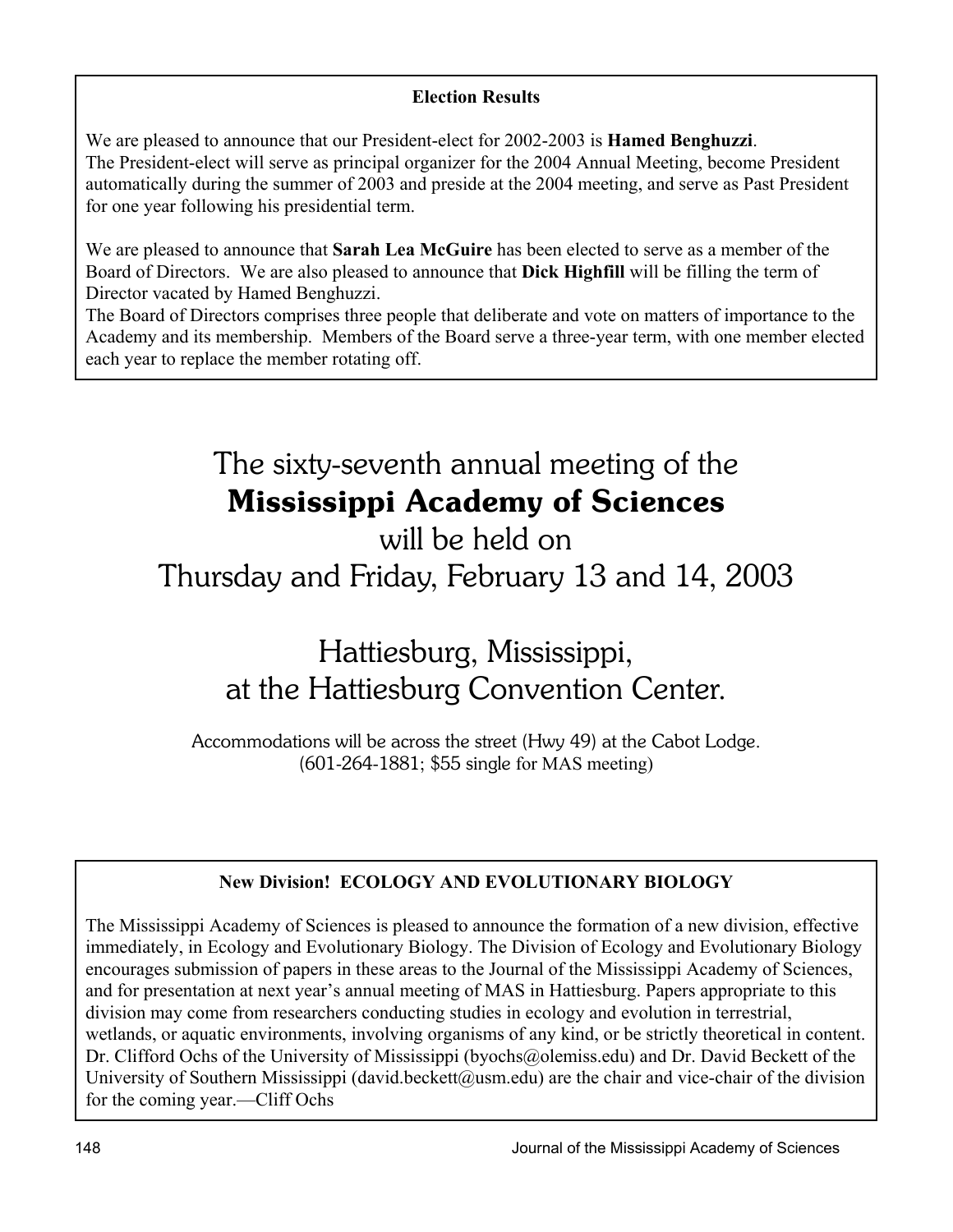[insert Ohaus advertisment here]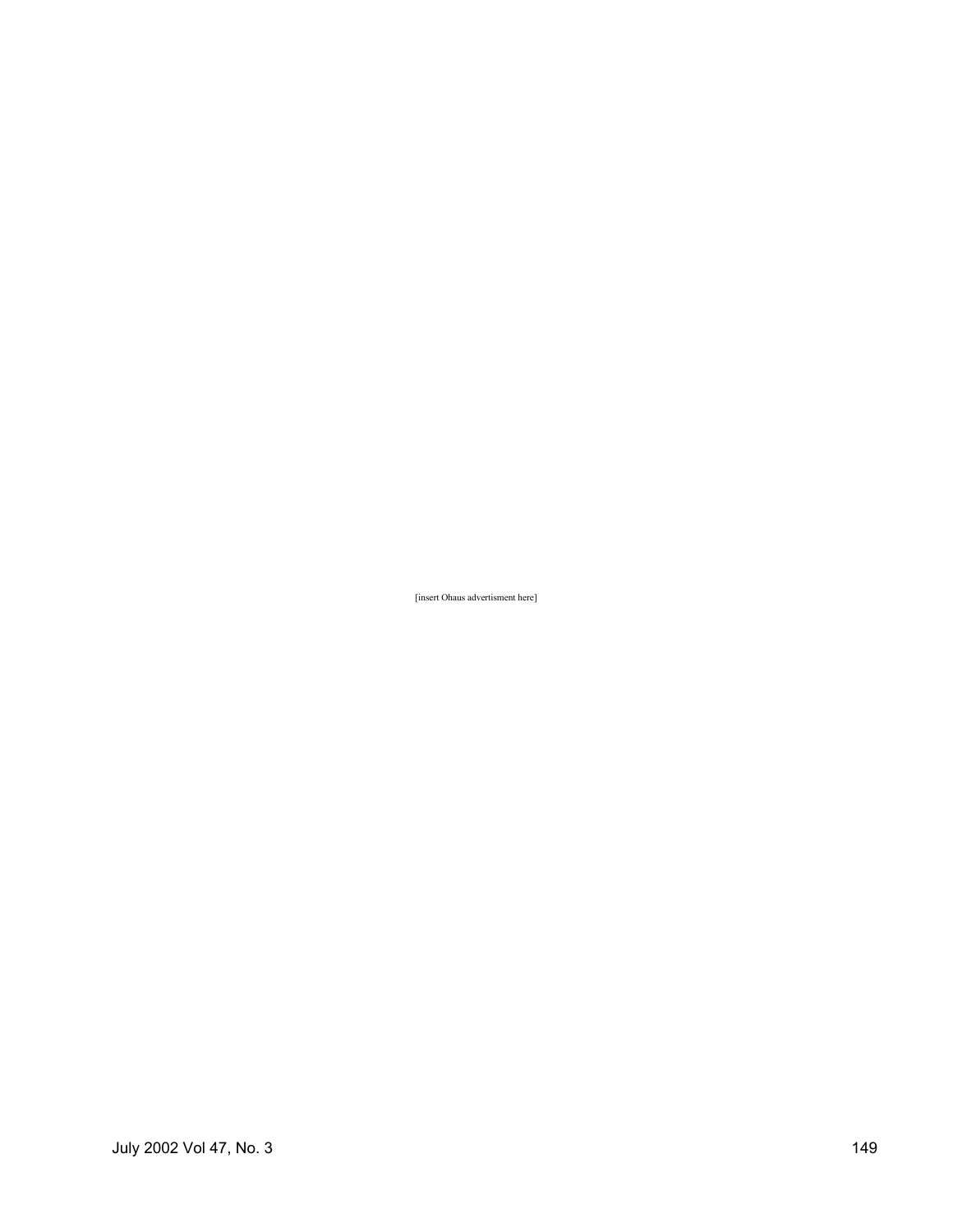# **Structure Visualization in Biochemistry Education**

**Robert C. Bateman, Jr.**

Department of Chemistry and Biochemistry, University of Southern Mississippi, Hattiesburg, MS 39406-5043

Modern biochemistry and the other molecular biosciences have been fundamentally changed by the sequencing of the genomes of numerous organisms including humans. This genomic sequence information has led to structural genomics, which attempts to understand the function (or malfunction) of a protein from its predicted structure. Scientific journals and popular literature abound with illustrations of macromolecular structures illustrating these rapid advances. Today's students in widely diverse fields ranging from medicine to research (e.g. drug design) to teaching must therefore understand the relationship between structure and function, a relationship that has been called molecular 3D literacy (Richardson and Richardson, 2002).

Historically, chemists have used models of various types to render models of "invisible" molecules visible so that structural features can be analyzed and stereochemistry can be communicated. For example, in general chemistry and sophomore organic chemistry an understanding of the three dimensional nature of molecular structure can be obtained with hand models such as wire frame or hard sphere because the molecules are small enough to easily see, build, and manipulate. In the classroom and on examinations, the instructor typically asks students to draw 3D structures on paper using wedges,

dotted lines, etc. to illustrate dimensionality. Some students can do this, but some have difficulty.

As structures get larger (> 500 Daltons), hand models and hand drawings become cumbersome, and for large macromolecules hand models are primarily of historic value or for illustrating small pieces of structure. There are a small number of free graphics programs in common use in biochemistry education to fill this gap. With ubiquitous laptop computers and data projectors, these programs can be used in lecture or laboratory, as well as in homework and online tutorials. I would like to briefly review these programs<sup>1</sup>, discuss their features, their strengths and limitations, and make some suggestions about how to use these programs most effectively in teaching biochemistry.

# CHEMSCAPE CHIME

Today's biochemistry textbooks have illustrations of macromolecules often comprised of ribbon drawings to illustrate patterns of secondary and tertiary structure, or spacefilling models to illustrate shape



**Ribbon diagram of ricin, a castor bean toxin, illustrated with Deep View.**

and fit. Those textbooks also come with CDs and websites which have interactive computer illustrations of these same molecules. These usually use Chime, a free Java-based web browser plug-in from MDL Systems (www.mdl.com), and the illustration is often imbedded in a webpage describing the illustration and providing buttons allowing specific changes to the graphic rendering. Likewise, when browsing the Protein Data Bank (Berman et al., 2000), Chime is the primary viewer for rendering the PDB files "visible" although there are other viewers available. Chime allows a certain amount of manipulation such as rota-

tion, zooming and switching from ball and stick to spacefilling rendering. Many general and organic chemistry teachers also use Chime because it is very good at rendering small molecules and has almost no learning curve for simple rendering. As a web-based

<sup>&</sup>lt;sup>1</sup>All programs in this article are linked to http://ocean.otr.usm.edu/~rbateman/hotlist.htm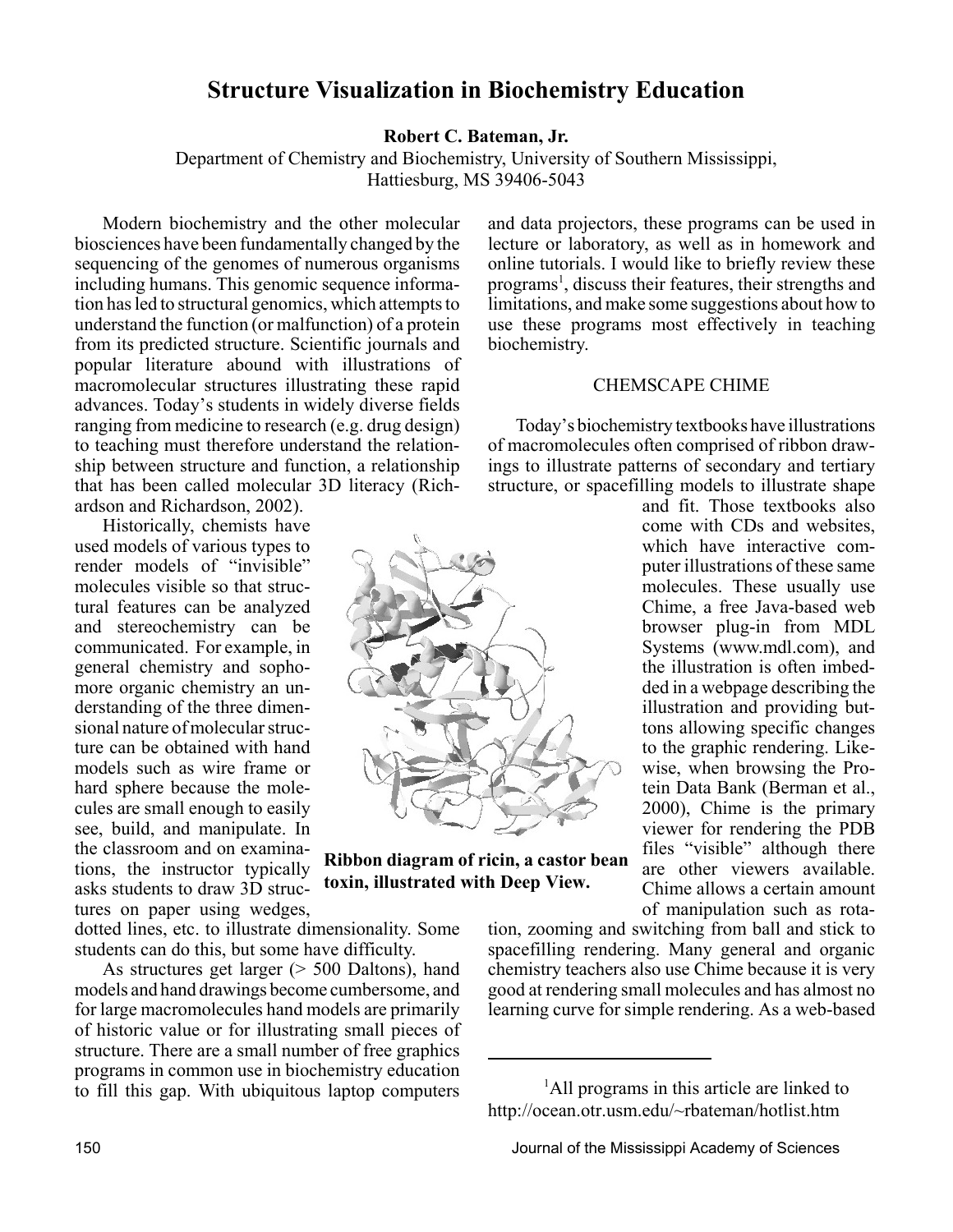program, Chime is not platform dependent. However, it is dependent on both browser type and version, with Netscape 4.7 being the most reliable of these. The next Chime release (version 2.6 SP4) should be fully compatible with Internet Explorer 6.0.

As mentioned above, there are a number of Chime-based macromolecular structure tutorials and many small molecule libraries available. Making your own Chime-based instructional tools is not trivial because one needs to be fairly proficient in HTML coding. Other limitations of Chime are that it is not open source and the graphics are only adequate for large structures, certainly not publication quality.

#### RASMOL

Chime is based on the stand-alone program Rasmol (RASter MOLecules), written by Roger Sayle in his spare time as he worked on his doctoral thesis in computer science at the University of Edinburgh. He made it public domain in June 1993 and it has gained a large following (Sayle and Milner-White, 1995; Bernstein, 2000). Rasmol has menu commands, but also has a command line interface, which allows much more manipulation of the image than Chime. It also has the nice feature of allowing images to be saved in a variety of formats suitable for presentations. Like Chime, Rasmol has almost no learning curve for simple rendering. For instructor or student to select features in Rasmol the user must learn the command line codes. These commands can be saved as scripts. Most students are not enthusiastic about using a command line and the scripts have the file paths embedded, making them difficult to transport to a different machine. In addition, Rasmol does not have depth cueing or the ability to load multiple molecules. An experimental Windows interface written by Philippe Valadon called RASTOP is designed to overcome these latter deficiencies.

#### PROTEIN EXPLORER

Protein Explorer (PE) is a web-based interface to Chime that, as the name says, encourages exploration of the structure (Martz, 2000). It was developed and championed by Eric Martz at University of Mass Amherst with NSF support. PE has lots of explanatory helps and there are good teaching ideas on the PE website (www.proteinexplorer.org). The interface

also provides additional functionality such as a multiple sequence alignment coupled to structure overlay. PE is subject to the same browser limitations as Chime and tends to be limited by connection speed. The PE interface is powerful and provides a great deal of useful information, but the button interface can be very confusing. Finally, PE is in a constant state of revision, which is good for addition of new features but bad for stability.

#### DEEP VIEW

Swiss PDB Viewer, now called Deep View, is a stand-alone program that was developed by Nicholas Guex and coworkers at SmithKlineBeecham in Geneva, Switzerland (Guex et al., 1999) and championed as an educational tool by Gale Rhodes at the University of Southern Maine. This is an excellent graphics program for those destined for graduate school in biochemistry or related fields. Deep View serves as the graphics interface to the EXPaSY Swiss Model server where one can submit sequences for automated homology modeling. Deep View will load multiple structures, superimpose structures, do energy minimizations, and show a variety of surfaces and other renderings. It currently does not have depth cueing and the graphics are adequate, but they can be enhanced by exporting the image to PovRay. Deep View is more capable than the other programs reviewed, but also has a steeper learning curve than the other programs and so is not as widely used in education. Future versions of Deep View are planned with depth cueing and better scripting capability.

#### KINEMAGES

Kinemages and their associated programs, originated and maintained by David and Jane Richardson at Duke, constitute the original molecular graphics freeware. Written in 1992 for distribution with the journal Protein Science (Richardson and Richardson, 1992, 1994, 2002; Bateman et al., 2002), kinemages ("kinetic images") are plain text scripts which produce images when viewed with Mage, the kinemage viewing program. Kinemage scripts may be generated or "authored" with any text editor if the author follows the proper formatting but, for generating molecular kinemages from coordinate files such as Protein Data Bank files, there is a menu-driven authoring program called Prekin. The Prekin user interface is not particularly intuitive but is currently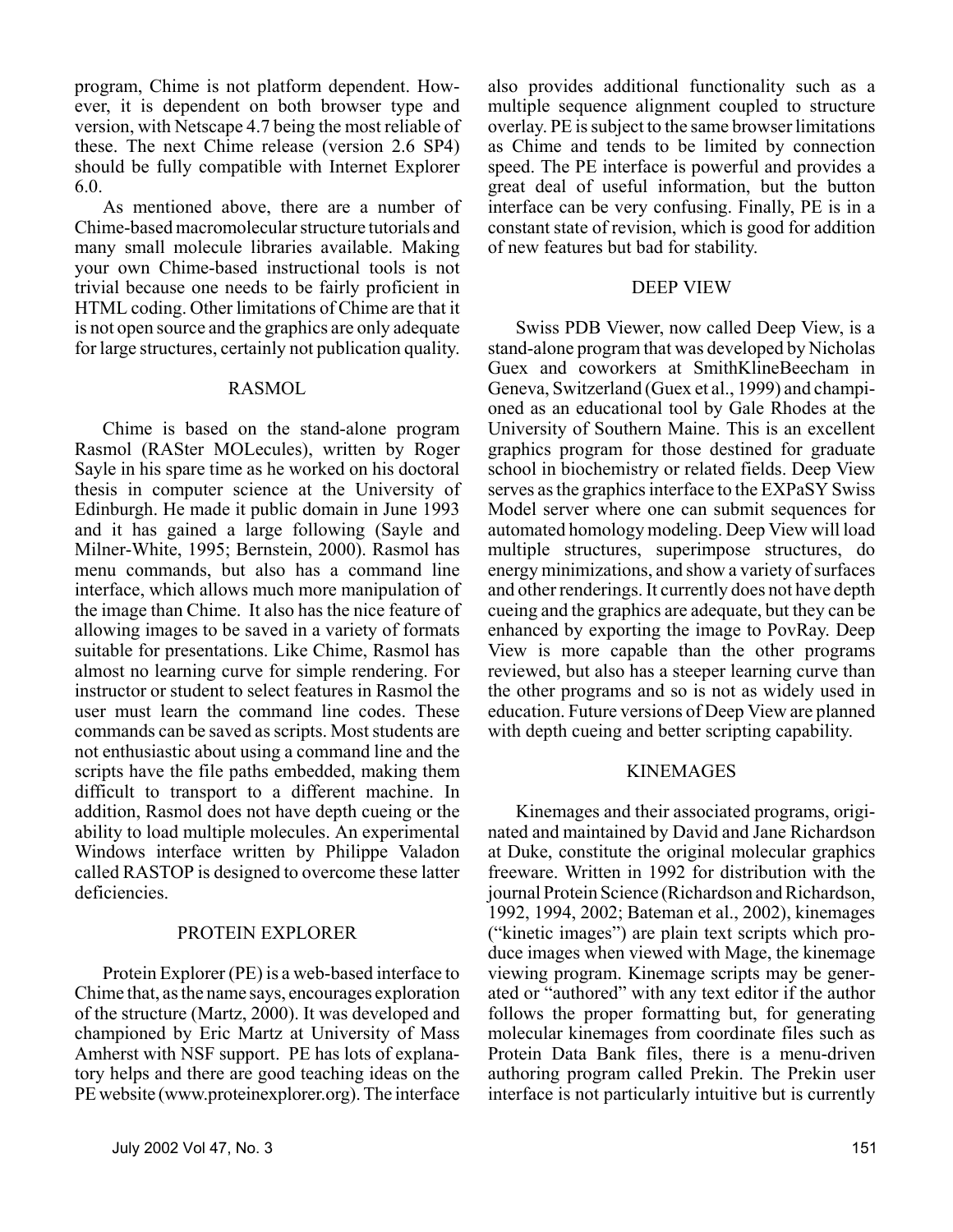being rewritten to make it more user friendly. Kinemages have an extensive color palette and good depth cueing, so they lend themselves to artistic expression. Since they were designed to illustrate the viewpoint of the author, they are an excellent 3D communication tool. Kinemages are not limited to molecules and have been used for illustrations from geologic faults to architectural drawings to population data.

In addition to the programs briefly reviewed here there are other freeware graphics programs, which the reader might find useful. These include Echem, a simple program useful for high school and freshman college chemistry (Wu et al., 2001), MolMol (Koradi et al., 1996), and Cn3D (Wang et al., 2001), the graphics program available at the NCBI molecular modeling database.

#### EFFECTIVE USE OF MOLECULAR GRAPHICS

Educators must remember that factors other than biochemistry content are at work when using computer-generated molecular models. These other factors include the basic curiosity of the student when exploring a structure on their own, the difficulty experienced by the student in learning the software, and the spatial abilities and learning style of the students. For example, a visual learner may

find molecular graphics more interesting than a student who has traditionally learned by reading the text.

My own experience in using molecular visualizations in lecture can be summarized in the following bullets:

- Use motion to give 3D effect (rock the image gently).
- Teach the basics of the software while you are using it.
- Make the images you use in class available outside of class.
- Give follow-up homework (graded!).
- Don't overdo it. Never spend more than 5-10 minutes on visualizations in lecture.
- Point out relevance of molecular structure to the function of the molecule.
- Use computer models jointly with solid models for small molecules.
- Keep the structure in overall context, i.e. together with sequence, physical properties, experimental data, biological role, etc.

Final Take home lesson: Make the students do some work. Active learning is essential. Passively watching colorful animated tutorials is little better than Saturday morning cartoons.

| Graphics<br>Program | Strengths                                  | Limitations                                            |
|---------------------|--------------------------------------------|--------------------------------------------------------|
| Chime               | Online tutorials, platform-<br>independent | Browser-dependent,<br>relatively low quality<br>images |
| Protein<br>Explorer | $Chime + extra helps$                      | Same as Chime + always<br>in beta state                |
| RasMol              | Structure browsing $\&$<br>exploration     | Single structure, command<br>line interface            |
| Deep View           | Excellent analysis tools                   | Steep learning curve                                   |

**Summary Table**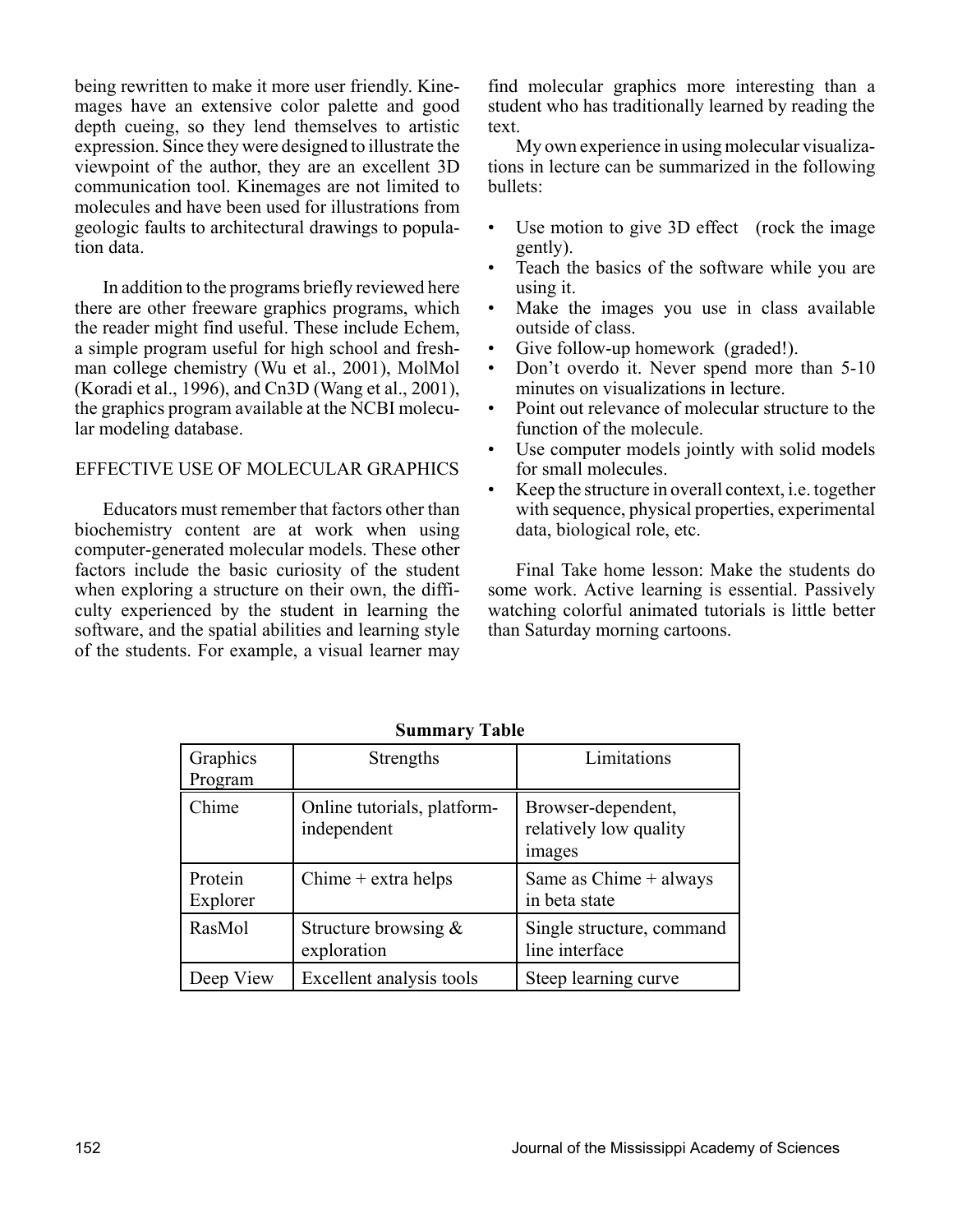#### LITERATURE CITED

- Bateman, Jr., R.C., D. Booth, R. Sirochman, J.S. Richardson, and D.C. Richardson. 2002. Teaching and Assessing Three-Dimensional Molecular Literacy in Undergraduate Biochemistry. J. Chem. Ed. 79:22–23.
- Berman, H.M., J. Westbrook, Z. Feng, G. Gilliland, T.N. Bhat, H. Weissig, I.N. Shindyalov, and P.E. Bourne. 2000. The Protein Data Bank. Nuc. Acids Res. 28:235–242.
- Bernstein, H.J. 2000. Recent Changes to RasMol, Recombining the Variants. Trends Biochem. Sci. 25:453–435.
- Guex N., A. Diemand, and M.C. Peitsch. 1999. Protein Modeling for All. Trends Biochem. Sci. 24:364–367.
- Koradi R., M. Billeter, and K. Wuthrich. 1996. MOLMOL: A Program for Display and Analysis of Macromolecular Structures. J. Mol. Graph. 14:51–55.
- Martz E. 2002. Protein Explorer: Easy Yet Powerful Macromolecular Visualization. Trends Biochem. Sci. 27:107–109.
- Richardson, D.C., and J.S. Richardson. 1992. The Kinemage: A Tool for Scientific Communication. Protein Sci. 1992.1:3–9.
- Richardson, D.C., and J.S. Richardson. 1994. Kinemages—simple macromolecular graphics for interactive teaching and publication. Trends Biochem. Sci. 19:135–138.
- Richardson, D.C., and J.S. Richardson 2002. Teaching Molecular 3-D Literacy. Biochem. Mol. Biol. Ed. 30:21–26.
- Sayle, R.A., and E.J. Milner-White. 1995. RASMOL: Biomolecular Graphics for All. Trends Biochem Sci.1995. 20:374–376.
- Wang Y., L.Y. Geer, C. Chappey, J.A. Kans, and S.H. Bryant. 2000. Cn3D: Sequence and Structure Views for Entrez. Trends Biochem. Sci. 25:300–302.
- Wu H.K., J.S. Krajcik, and E. Soloway. 2001. Promoting Understanding of Chemical Representations: Students' Use of a Visualization Tool in the Classroom. J. Res. Sci. Teach. 38:821–842.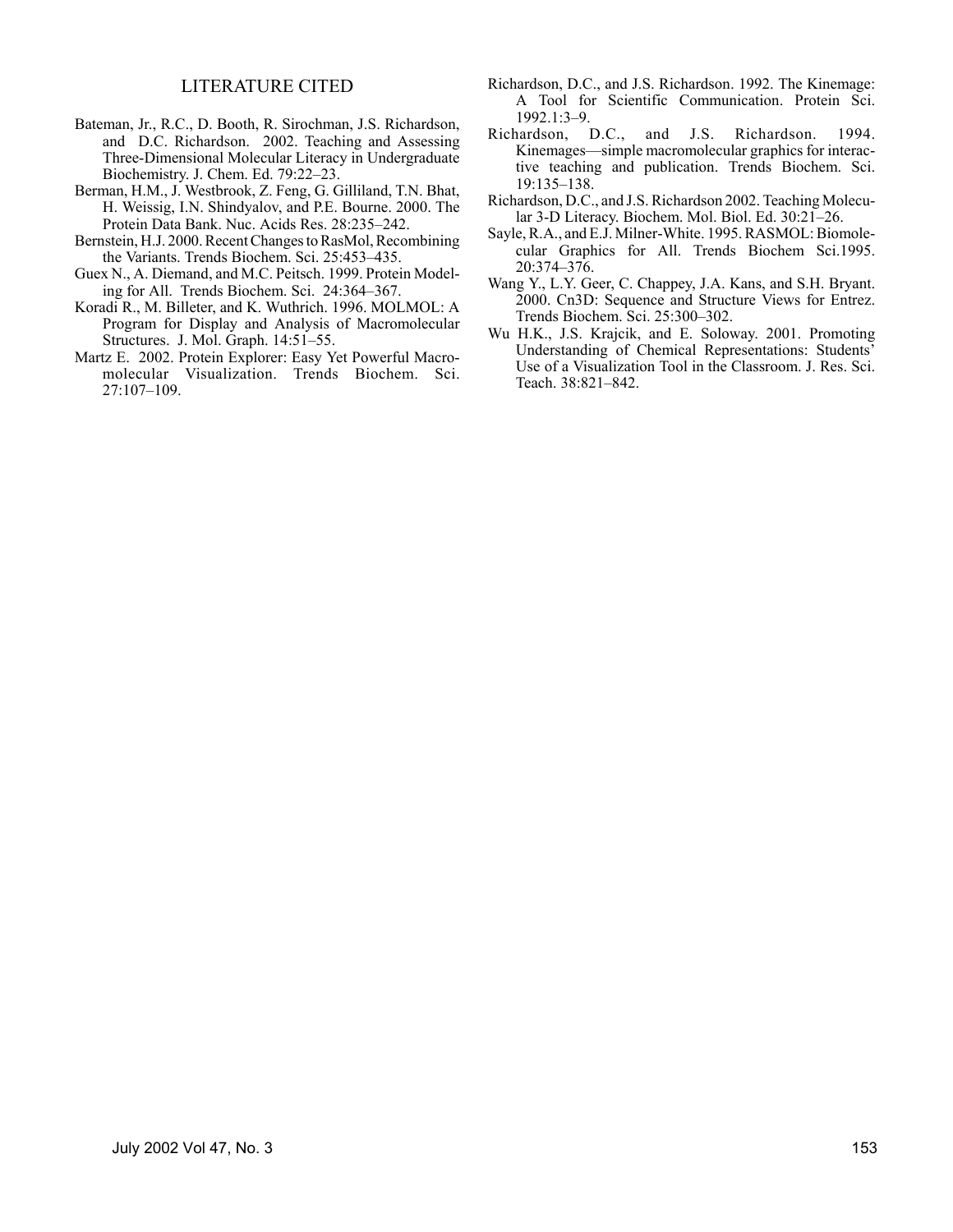# **Breast Cancer Among Women in Mississippi: A Preliminary Report of Excess Mortality in African Americans**

# **Mary H. Hill**

University of Mississippi School of Nursing, Jackson, MS 39216

Breast cancer, a major contributor to morbidity and mortality among women, occurs more frequently in the United States than any other type of cancer. Breast cancer incidence and mortality rates vary among racial and ethnic groups in the United States. Increased mortality is associated with many factors including lack of access to health care services, lack of screening, advanced stage at diagnosis, socioeconomic conditions, poorer treatment, and limited preventive services. The purpose of this paper is to examine data on breast cancer in Mississippi women. Data sources include the Surveillance, Epidemiology and End Results Program, the American Cancer Society, and the Mississippi Central Cancer Registry. African American women in Mississippi have an excess breast cancer mortality rate and data from a recent publication, *Cancer in Mississippi: An Annual Report 1996,* suggest that it may be higher than previously recognized. These observations signal a need for more diligent surveillance of the trends in breast cancer as well as public health programs directed toward cancer prevention, treatment and control. Therefore, it is imperative that research be done to determine the relationships among socioeconomic and cultural factors, access to health care and preventive services, and attitudes about seeking treatment for breast cancer. Additionally, to effectively implement legislation for breast health, there must be increased education of consumers and health care providers of resources available.

Breast cancer, a major contributor to morbidity and mortality among women, occurs more frequently in women in the United States than does any other type of cancer. During 2001 the American Cancer Society (ACS) estimates that 192,000 women in the United States will be diagnosed with breast cancer and 40,200 women will die from the disease (Greenlee et al., 2001). Within the state of Mississippi, however, it is estimated that in the year 2001 there will be 2000 new cases of breast cancer diagnosed among women and 400 women will die from the disease (American Cancer Society, 2001a).

## BREAST CANCER STATISTICS

Breast cancer incidence and mortality rates vary among racial and ethnic groups in the United States. Nationally, data from the National Cancer Institute's (NCI) Surveillance, Epidemiology and End Results (SEER) Program for 1992–1996 show the ageadjusted incidence rate of breast cancer in women was 110.6/100,000 for all races, 113.9/100,000 for whites, and 101.5/100,000 for African Americans (Ries et al., 1999). The age-adjusted mortality rate of breast cancer in women for 1992–1996 was 25.4/100,000 for all races, 25.1/100,000 for whites, and 31.3/100,000 for African Americans—the highest breast cancer mortality rate among United

States racial and ethnic groups. During 1992–1996, the average annual age-adjusted cancer mortality rate of breast cancer for all women in Mississippi was 23.8/100,000 (Reis et al., 1999). The state of Mississippi ranked 39<sup>th</sup> among the 50 states and the District of Columbia in breast cancer mortality and is one of the states with a lower rate (Ries et al., 1999). Few studies, however, have examined breast cancer among African American women in Mississippi. In this report data on breast cancer in Mississippi women are examined. Underlying factors that may contribute to differences in the mortality rate between blacks and whites and policy issues related to breast cancer are discussed.

Data from the SEER, the ACS, and the Mississippi Central Cancer Registry were reviewed. Incidence data are from the SEER program. The ACS and SEER mortality data are from the National Center of Health Statistics (NCHS) of the Centers for Disease Control and Prevention (CDC). Death rates were calculated using data on cancer deaths compiled by NCHS and population data collected by the U.S. Bureau of the Census. All SEER incidence and mortality rates are age-adjusted to the 1970 United States standard population. The Mississippi Central Cancer Registry (CCR), a population-based cancer registry within the Mississippi State Department of Health and established by the 1993 Legislature,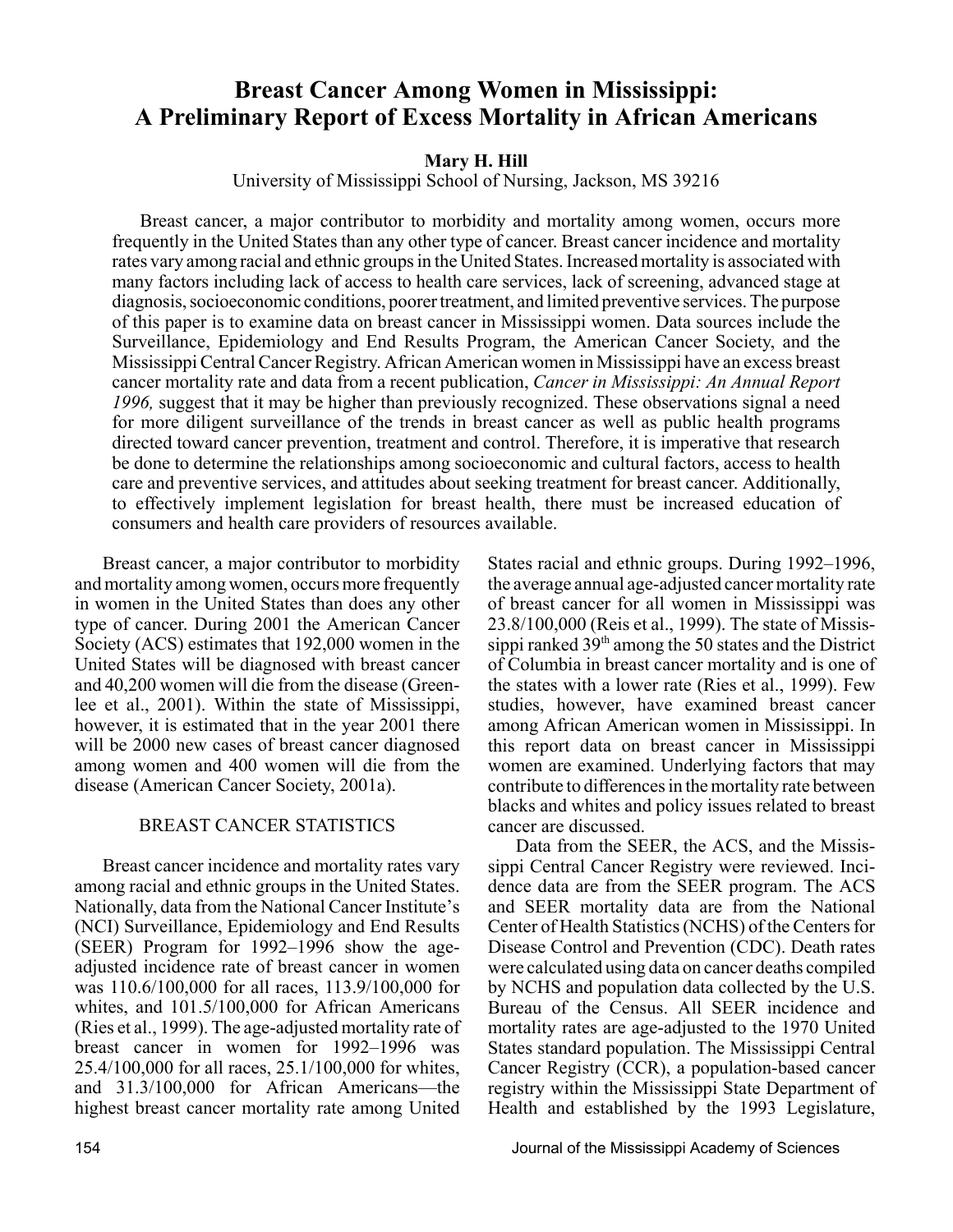began collecting data in 1996. Data sources include: (a) population data from the Surveillance, Epidemiology, and End Results Program (SEER) population files (December, 1998); (b) incidence data from the Mississippi State Department of Health Central Cancer Registry; and (c) mortality data from the Mississippi State Department of Health Division of Vital Statistics (Mississippi State Department of Health, 1996). Mammography and clinical breast examination data are from the Behavioral Risk Factor Surveillance System, NCHS (American Cancer Society, 1996).

Table 1 shows a summary of data from SEER, the ACS, and the Mississippi CCR on breast cancer incidence and mortality rates for women in the United States and in Mississippi. Nationally, breast cancer incidence rate in whites is higher than in blacks. Incidence data for the Mississippi CCR for 1996 (its first year of operation) is estimated to be only 80% complete, and is therefore not shown (Mississippi State Department of Health, 1996). National and state data show the age-adjusted mortality rate of breast cancer to be higher in blacks than in whites. Black/white mortality rate ratios were calculated and the percentages of excess mortality for blacks were determined. During 1990–1996, SEER data show that blacks had a 22% greater risk of dying from breast cancer than whites. Data for Mississippi during a similar time period (1991–1995) show a slightly higher percentage of excess mortality at 29%. Data for the year 1996 show a higher rate of excess mortality nationally (28%) than seen for the 1990–1996 period. Preliminary data from the Mississippi CCR for 1996 suggest that the excess breast cancer mortality among blacks may be even greater than previously recognized, up to 55% (Mississippi State Department of Health, 1996). However, there are limitations to these data: (1) only data for 1996 are presented and (2) age-adjustment and standardization were made to the U.S. 2000 population in Mississippi, and not to the 1970 United States standard population used in SEER. Accordingly, these data are preliminary and must be interpreted with caution. Increased breast cancer mortality is associated with many factors including a lack of access to health care services, lack of screening, advanced stage at diagnosis, socioeconomic conditions, poorer treatment, and limited preventive services. In order to determine the behavioral pattern of women in Mississippi related to mammography screening, state-specific data on screening practices were reviewed using state survey data from the Behavioral Risk Factor Surveillance System. As shown in Table 2, women in Mississippi are involved less often in breast cancer screening prevention

**Table 1. Age-adjusted Breast Cancer Incidence and Mortality Rates\* in Females.**

|                                   | Incidence<br>Rate | Mortality<br>Rate | $%$ Excess<br>Black/White<br>Mortality |
|-----------------------------------|-------------------|-------------------|----------------------------------------|
| 1990–1996: United<br>States, SEER |                   |                   |                                        |
| All races                         | 109.1             | 25.9              |                                        |
| White                             | 113.2             | 25.7              |                                        |
| <b>Black</b>                      | 113.2             | 31.4              | 22%                                    |
| 1991-1995:<br>Mississippi**       |                   |                   |                                        |
| All races                         | n/a               | 23.6              |                                        |
| Whites                            | n/a               | 21.9              |                                        |
| <b>Blacks</b>                     | n/a               | 28.2              | 29%                                    |
| Year 1996: United<br>States, SEER |                   |                   |                                        |
| All races                         | 110.7             | 24.3              |                                        |
| Whites                            | 113.3             | 24.0              |                                        |
| <b>Blacks</b>                     | 100.3             | 30.8              | 28%                                    |
| Mississippi Cancer<br>Registry*** |                   |                   |                                        |
| All races                         | n/a               | 30.1              |                                        |
| Whites                            | n/a               | 26.1              |                                        |
| <b>Blacks</b>                     | n/a               | 40.4              | 55%                                    |

\*Age-adjusted per 100,000 to the 1970 U.S. standard population. \*\*Source: American Cancer Society (2001b). Based on data from the National Center for Health Statistics.

\*\*\*Cancer in Mississippi: Annual Report, 1996, Mississippi State Department of Health.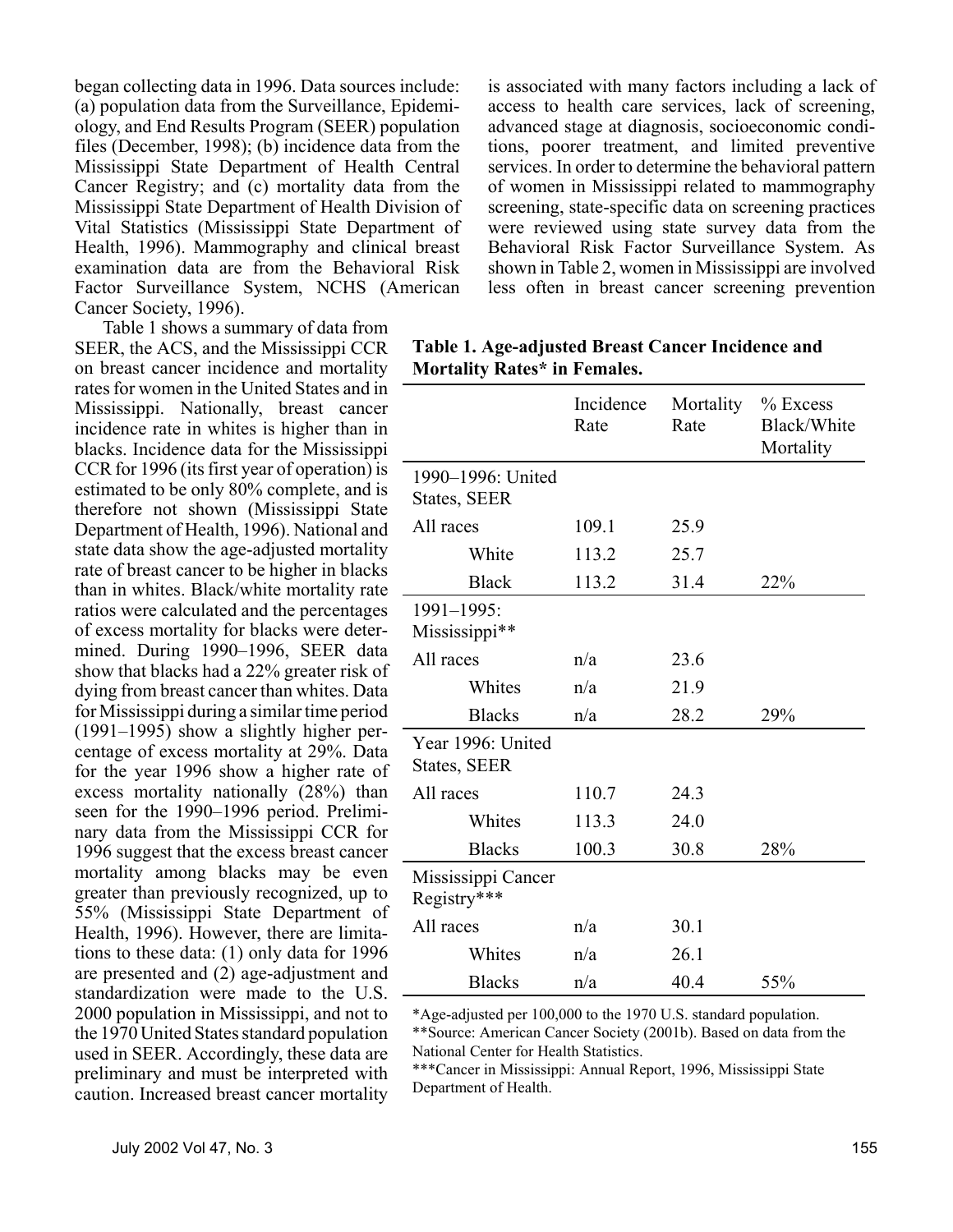|                         | % Ever Had<br>Mammogram | % Ever Had<br>Mammogram &<br><b>Clinical Breast</b><br>Examination | % Had Recent Mammogram |           |           |
|-------------------------|-------------------------|--------------------------------------------------------------------|------------------------|-----------|-----------|
| Years:                  | 40 & Older              | 40 & Older                                                         | $40 - 49$              | 50 % Over | 65 & Over |
| United<br><b>States</b> | 84.1                    | 79.5                                                               | 65.4                   | 56.9      | 54.1      |
| Mississippi             | 76.3                    | 719                                                                | 66.1                   | 41.8      | 38.3      |

**Table 2. Mammography and Clinical Breast Examination for Women 40 and Older, 1996.**

Recent mammograms: Women 40–49 within the last two years; women 50 and older within the last year. Behavioral Risk Factor Surveillance System CD-ROM, National Center for Chronic Disease Prevention and Health Promotion, Centers for Disease Control and Prevention Source: 1996.

practices than women nationally. Only 76.3% of women age 40 and older in Mississippi reported they ever had a mammogram compared to 84.1% of women nationally. Only three other states had a lower percentage of women who had ever had a mammogram. Between ages 40–49 years, the percentages of women who had a recent mammogram are similar at nearly 65%. However, fewer women in Mississippi age 50 years and older report having had a recent mammogram (approximately 40%) compared to mammogram use by women nationally, nearly 55% (American Cancer Society, 1996).

## UNDERLYING FACTORS

Differences in race-specific and state-specific incidence and death rates for breast cancer may be attributed to differences in factors such as socioeconomic status, access to delivery of medical care, lifestyle, and specific biological risk factors for disease (Centers for Disease Control, 1992b; Miller et al., 1995). A major factor contributing to higher breast cancer mortality among black women is that they often do not seek prevention and treatment services until the disease has advanced. They are less likely than white women to be screened for breast cancer through such measures as clinical breast examination and mammography because of a lack of knowledge about prevention services and less access to health care (Blendon et al., 1989; Fletcher et al., 1993). Consequently, a diagnosis of breast cancer in black women occurs when the disease is in a less

treatable stage.

Underlying reasons that may explain why black women do not seek treatment until the disease is advanced are also related to socioeconomic factors coupled with beliefs and attitudes regarding breast cancer's disease process, treatment, and the impact of treatment on a woman's relationship with the significant other. In a study by Lannin et al. (1998) of the economic factors and cultural beliefs influencing the reporting of breast cancer, they found that: (a) African American women had a more advanced-stage disease at diagnosis, (b) socioeconomic factors and cultural beliefs strongly influence the stage at which the patient seeks treatment after a diagnosis of a breast lump, and (c) the combination of the two factors provide an explanation of the racial difference (Lannin et al., 1998). Specific demographic and socioeconomic factors, which are listed as they were presented in the survey forms, that were identified as significant predictors of advanced-stage breast cancer include: (a) being an African American, (b) low income, (c) never having been married, (d) no private health insurance, and (e) delay in seeing a physician due to lack of money or lack of transportation. Cultural beliefs were also identified as significant predictors of women presenting with advanced-stage breast cancer. Medically invalid cultural beliefs that were reported include: (a) air causes a cancer to spread, (b) the devil can cause a person to get cancer, (c) women who have breast surgery are no longer attractive to men, and (d) chiropractic is an effective treatment for breast cancer. Most recent research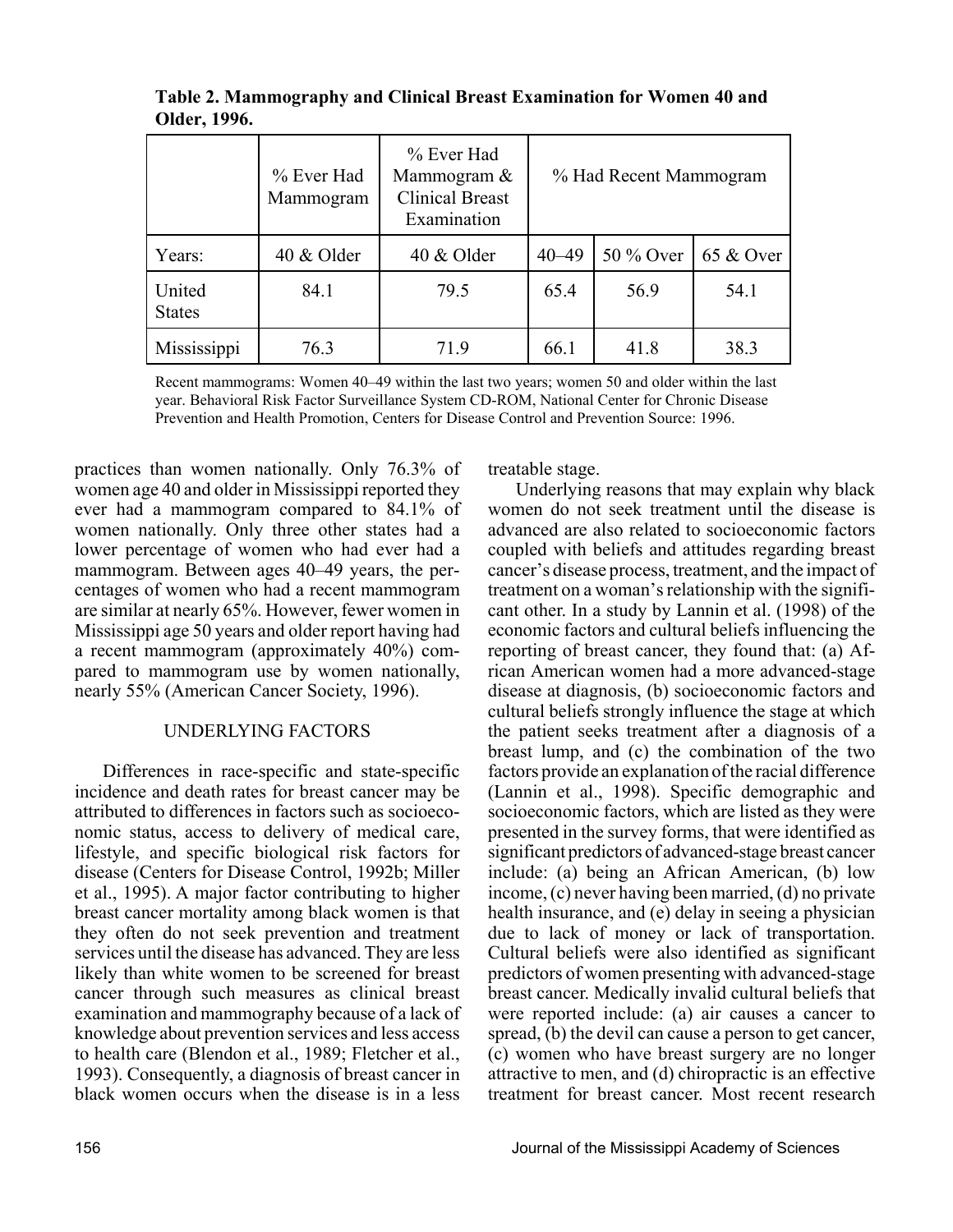indicates that socioeconomic variables alone do not account for observed differences in breast cancer between African American and white women. Cultural factors such as beliefs, attitudes and knowledge about cancer vary among races and could be underlying contributors to the disparities in breast cancer incidence and mortality between African American women and white women (Lannin et al., 1998).

Mississippi is one of many states with large rural populations. Compared to other states, its economic base is depressed. Pockets of poverty and lack of access to quality health care in largely poor and rural areas contribute to its low ranking as the unhealthiest state in the Nation (Kanengiser, 2000). In a study by Amey et al. (1997), the role of race and residence in determining stage at the diagnosis of breast cancer was examined in 79,946 women from the state of Florida between 1981–1989. With the exception of age, race was the most influential individual characteristic. When race and residence were entered into the logistic regression equation, rural black women from remote areas of the state were diagnosed with breast cancer much later than other women (Amey et al., 1997). However, rural white women demonstrated no significant disadvantage from residence. An unanswered question is why the most rural of white women suffered no significant disadvantage from residence (Amey et al., 1997). Further research is needed to better understand the relationship between socioeconomic and cultural factors, and geographic barriers to screening and healthcare services.

#### POLICY ISSUES

Recognizing the value of screening and early detection for breast cancer, Congress passed the Breast and Cervical Cancer Mortality Prevention Act of 1990 (Centers for Disease Control and Prevention, 2000). This act is responsible for the establishing the CDC's National Breast and Cervical Cancer Early Detection Program (NBCCEDP). The program targets underserved women, including those who are older, have low incomes or are members of racial and ethnic minority groups and provides breast and cervical cancer screening exams. It provides grants to states for program implementation and includes education and outreach programs for women and health care providers, improving quality assurance measures for screening and improving access to screening and follow-up services (Centers for Disease Control and Prevention, 2000). By 1992, 12 states had received funding and technical assistance in program implementation (Centers for Disease Control, 1992a). In 1996 the program was implemented nation-wide.

As a result of NBCCEDP, the state of Mississippi offers breast screening and mammograms for women 50 years of age or older who have no Medicaid, private insurance, Medicare or other third-party payment. In addition to screening, the program provides diagnostic services, public information and educational programs, and training to improve the skills of health professionals in detection and control of breast cancer (Centers for Disease Control and Prevention, 2000). The NBCCEDP, however, did not provide free treatment for women too poor to afford insurance but not poor enough to qualify for Medicaid. Consequently, in October 2000 the Breast and Cervical Cancer Prevention and Treatment Act of 2000 was signed into law. This law authorizes states to provide Medicaid coverage for women who are diagnosed with breast or cervical cancer, but have no way to pay for treatment (Pear, 2000). Prior to this law, women with an abnormal screening result, received diagnostic evaluation and treatment referral, but no resources were made available to pay for the treatment.

African American women in Mississippi have excess breast cancer mortality. Recent data from the Mississippi Central Cancer Registry suggest that it may be higher than previously recognized. These observations signal a need for more diligent surveillance of the trends in breast cancer as well as public health programs directed towards cancer prevention, treatment and control. Comparatively, Mississippi women participate in breast cancer screening services less frequently than women in most other states, and nationally. Therefore, it is imperative that research be done to determine the relationships among socioeconomic and cultural factors, access to health care and preventive services, and attitudes about seeking treatment for breast cancer. Additionally, to effectively implement policies legislated for breast health, there must be increased education of consumers and health care providers of resources available to improve breast cancer screening and thereby decrease mortality.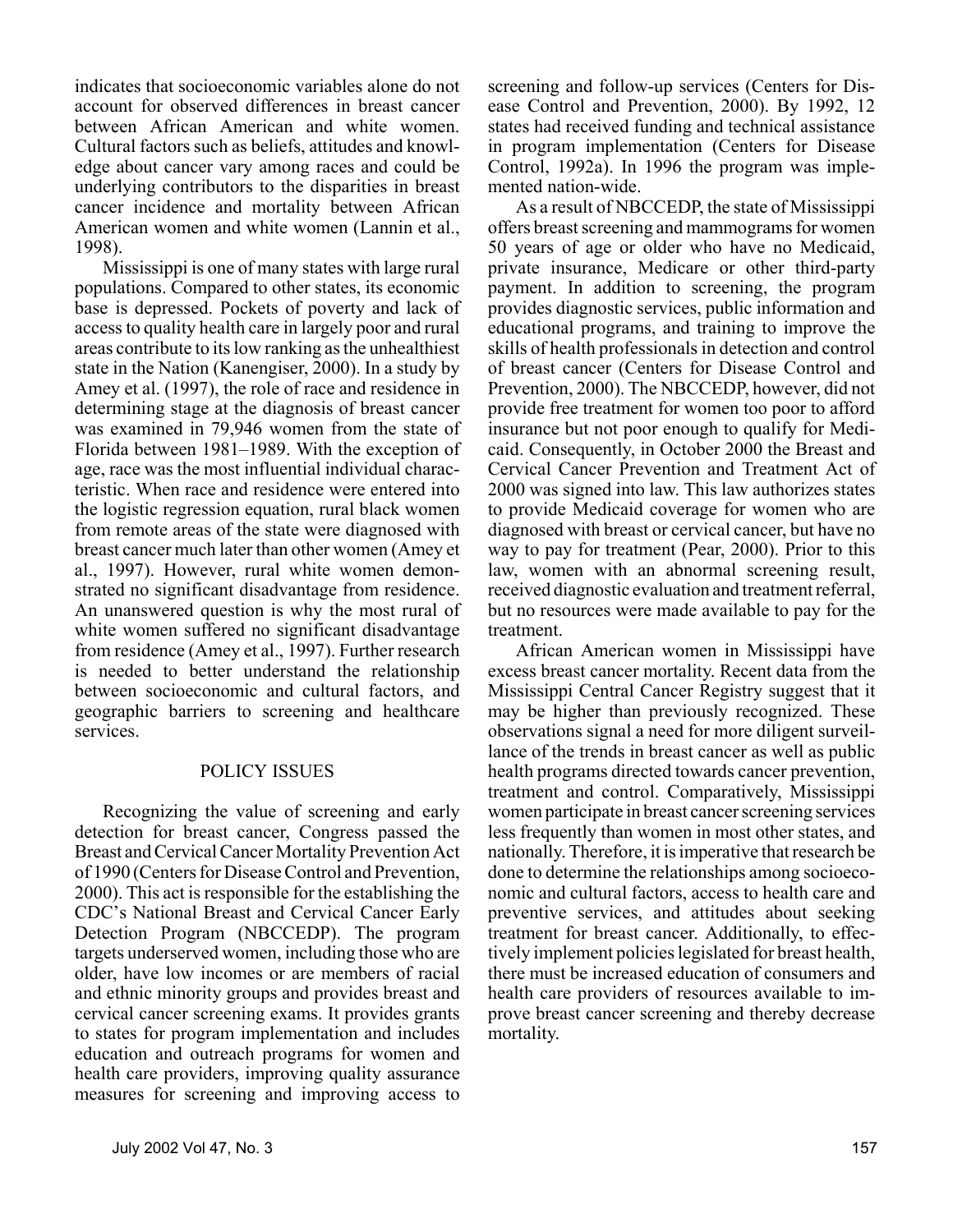#### LITERATURE CITED

- American Cancer Society. 2001a. Cancer Facts and Figures 2001. Atlanta: American Cancer Society, 2001.
- American Cancer Society. 2001b. 1991–1995 Cancer Mortality Statistics for All Races, Whites, and Blacks: Mississippi. Source: National Center for Health Statistics. {On-line}. Available: http://www.cancer.org/asp/statistics/ stt\_global.asp
- American Cancer Society. 1996. Behavioral Risk Factor Surveillance System CD-ROM, National Center for Chronic Disease Prevention and Health Promotion. Centers for Disease Control and Prevention.
- Amey, C., M. Miller, and S. Albrecht. 1997. The role of residence in determining stage at diagnosis of breast cancer. The Journal of Rural Health, 13:99–108.
- Blendon, R.J., L.H. Aiken, H.E. Freeman, and R.C. Christopher. 1989. Access to medical care for black and w h i t e Americans. Journal of the American Medical Association, 261, 278–281.
- Centers for Disease Control and Prevention. 2000. The national breast and cervical cancer early detection program; At-aglance 2000. National Center for Chronic Disease Prevention and Health Promotion.
- Centers for Disease Control. 1992a. CDC's progress in building a national program 1990–1999. The National B r e a s t and Cervical Early Detection Program. National Center for Prevention and Health Promotion.
- Centers for Disease Control. 1992b. Breast and cervical cancer surveillance, United States, 1973–1987, *In* CDC Surveillance Summaries (April). MMWR 41, (no. SS-2),

1–15.

- Fletcher, S.W., R.P. Harris, J.J. Gonzalez, D. Degan, D. Lannin, V. Strecher, C. Pilgrim, D. Quade, J. Earp, and R. Clark. 1993. Increasing mammography utilization: a controlled study. Journal of National Cancer Institute, 85, 112–120.
- Greenlee, R., M. Hill-Harmon, T. Murray, and M. Thon. 2001. Cancer statistics, 2001. CA: Cancer Journal for Clinicians, 51, 15–36.
- Kanengiser, A. 2000, November 15. Mississippi ranked unhealthiest state in nation. The Clarion Ledger, pp. A1, A5.
- Lannin, D., H. Mathew, J. Mitchell, S. Swanson, F. Swanson, and M. Edwards. 1998. Influence of socioeconomic and cultural factors on racial differences in late-stage presentation of breast cancer. Journal of the American Medical Association, 279, 1801–1807.
- Miller, B.B.A., L.N. Kolonel, L. Berstein, et al. 1995. Racial/ethnic patterns of cancer in the United States, 1988–92. Bethesda, MD: U.S. Department of Health and Human Services, Public Health Service, National Institutes of Health, National Cancer Institute.
- Mississippi State Department of Health. 1996. Cancer in Mississippi: An annual report 1996. Jackson, MS: Mississippi State Department of Health.
- Pear, R. 2000. New breast and cervical cancer prevention and treatment act. The New York Times. (October 24, 2000).
- Ries, L.A., C.L. Kosary, B.F. Hankey, B.A. Miller, L. Clegg, and B.K. Edwards (eds). 1999. SEER cancer statistics review, 1973–1996. Bethesda, MD: U.S. Department of Health and Human Services, National Institutes of Health, National Cancer Institute.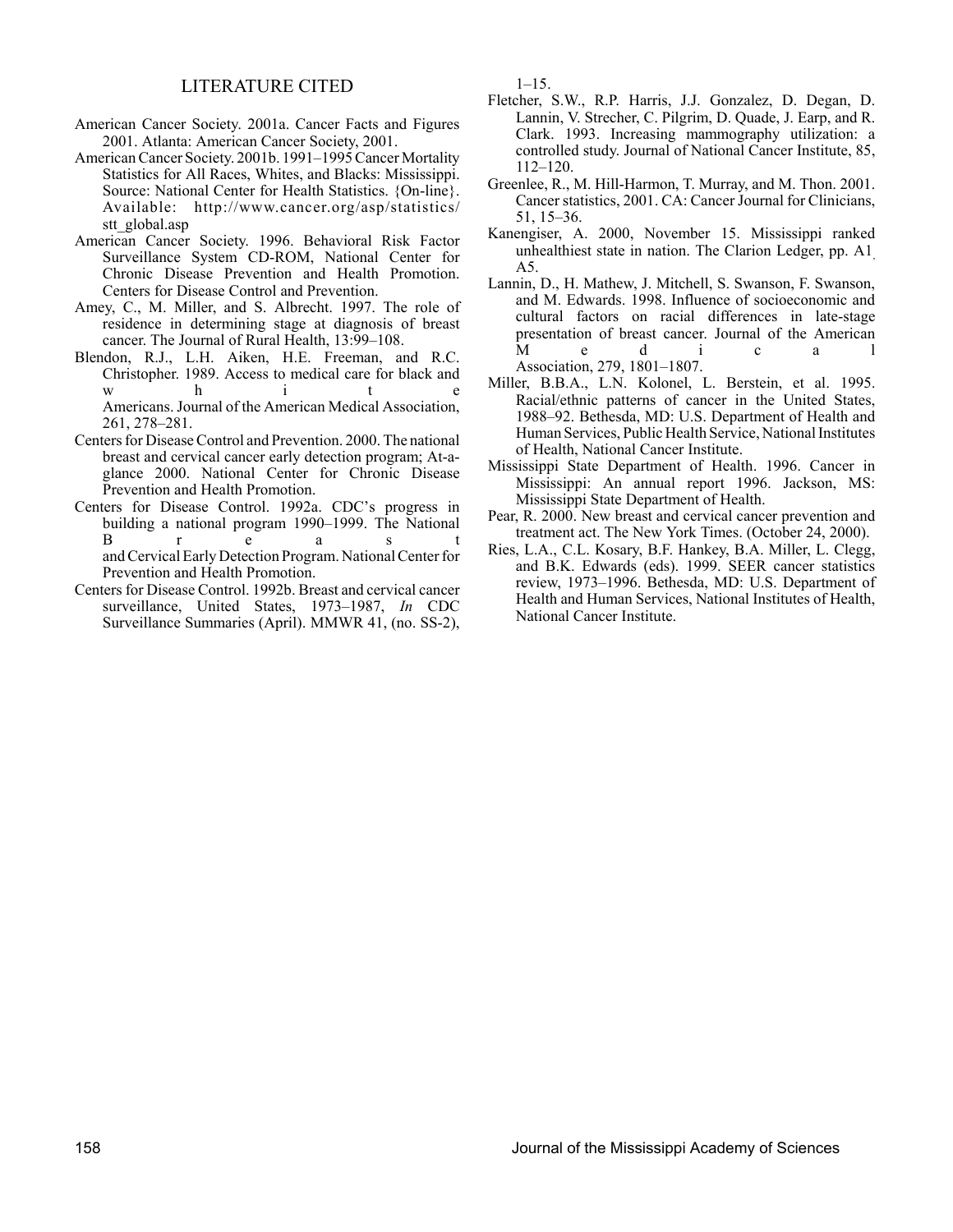# **Chiller Water Treatment from Channel Catfish (***Ictalurus punctatus***) Processing Plants with Ultrasound, Ozone, and Pulsed-light**

**Roberto S. Chamul, Miranda Reed, and Juan L. Silva1**

Department of Food Science and Technology Mississippi Agricultural and Forestry Experiment Station Mississippi State University, Mississippi State, MS 39762

High-frequency ultrasound, ozone, and pulsed-light were studied as alternative disinfecting treatments for catfish chiller water. Chlorination of process water is done on site, by processors, or by municipalities. However, contaminated water may reach the product/process if water is not adequately treated. Incoming quality (both fresh and recycled), and discharge water streams of two channel catfish processing plants was determined. Quality of incoming fresh water was better than recycled chiller water, which was similar to discharge water. High-frequency ultrasound (850 MHz) had no effect on microbial reduction of chiller water. Ozone at 7.68 ppm and 5 min contact time killed *Listeria* spp. and reduced heterotrophs and coliforms by 1 log CFU/mL. Of the Gram-negative microorganisms, *Acinetobacter baumannii* was found to be one of the most resistant to ozone at low concentrations (3 ppm). Pulsed white light reduced heterotrophs and coliform counts by more than 4 log CFU/mL in recycled chiller water. Thus, pulsed-light showed the best results for treatment of catfish processing water, followed by ozone  $(0.5)$  ppm) while high-frequency ultrasound had no effect.

KEY WORDS: Water, quality, chiller, catfish, disinfection

Channel catfish (*Ictalurus punctatus*) is one of the most popular/eaten finfish in the United States. Most channel catfish production takes place in the southeastern part (Mississippi and adjoining states) of the United States (TCI, 2001). The water used in the chiller, to lower the temperature of the fish, must "be safe and of adequate sanitary quality" (21 CFR 110.37, FR 1995). The quality of the water determines the overall quality of the product itself during processing. The chiller is used to cool the end product and may aid in surface cleaning (dilution) before product is packaged. In the southeastern part of the United States (SE U.S.), rain recharges the aquifers. Also, the SE U.S. has an abundance of poultry, cattle, hogs, sheep, catfish, and horse farms. These animals may carry many microorganisms, which are discharged in their feces and become part of the agricultural run-offs that pollute the water (Gray, 1994). The temperature of the water in the chiller (< 5°C) must be monitored and controlled at all times. The chiller is usually the final wash that

the catfish goes through before packaging, so the water in the chiller should be as sanitary as possible.

There are many new uses of ultrasound and more to come in the near future. Some of the uses of ultrasound now include acoustical agglomeration and treatment of water and wastewater (Crum, 1992; Mason, 1993). Phull et al. (1997) conducted an experiment on the effects of ultrasound on the biocidal treatment of water and its effect on microorganisms such as *Eschericia coli*. The results showed that ultrasound could be used to kill microorganisms. Furthermore, high frequency ultrasound was suggested to be more beneficial than low frequency ultrasound.

Ozone has been used in potable water treatment since 1856 (Langlais, 1990). The United States Food and Drug Administration (USFDA) has authorized the use of ozone as Generally Recognized as Safe (GRAS) (66 FR 33829, 2001). Ozone is now used in the bottled water industry, soft drink industry, and beer and wine industry. In the bottled water industry,

<sup>&</sup>lt;sup>1</sup>Author for correspondence. E-mail: jls@ra.msstate.edu

Approved for publication as Journal Article No. 10107 of the Mississippi Agricultural and Forestry Experiment Station, Mississippi State University. This work was supported in part by USDA-ARS Grant No. 92-3850-7110 and by the Mississippi Agricultural and Forestry Experiment Station Project Number MIS-0889.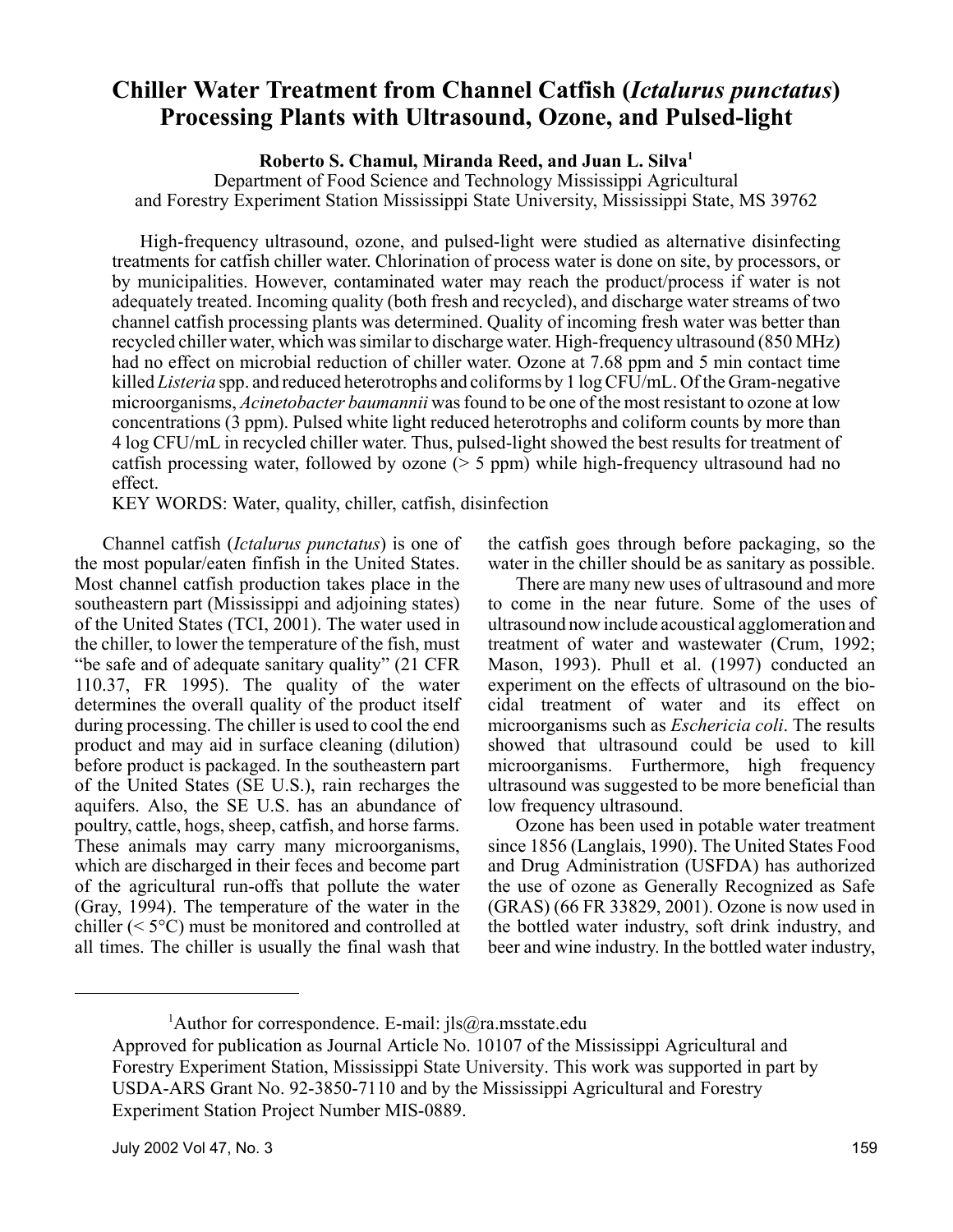ozone is applied to water just before bottling.

The FDA has approved pulsed light (PureBright® Technologies, San Diego, CA) to reduce microbial contamination in water. This technology works by storing electrical energy in a capacitor and releasing it in short, high intensity light pulses (Barbosa-Canovas et al., 1998). These pulses cause a lamp to produce short light flashes  $(< 1 \,\mu s$ ) and these shortduration flashes inactivate microorganisms. The PureBright® process uses a pulsed power system to drive an inert gas lamp that emits broadband light pulses approximately 20,000 times more intense than sunlight. PureBright<sup>®</sup> is comprised of light wavelengths between 200 and 300 nm in the ultraviolet (UV), visible, and near infrared (IR) parts of the spectrum. The process produces no significant heat rise in the product (PurePulse Technologies, 2002; Figueroa et al., 2002).

The objectives of this research were to explore disinfection of chiller water by alternate technologies, in order to recycle it and decrease the likelihood of microbial cross-contamination. The specific objectives included: (1) evaluating water and recycled chiller water quality of two catfish processing plants, (2) studying the possible effect of ultrasound and ozone alone and in combination in disinfecting chiller water, and (3) studying the effect of pulsed-light technology on microbial load and waterborne pathogens of chiller water.

## MATERIALS AND METHODS

*Quality of Chiller Water—*Catfish chiller water was collected in the summer and fall 2000 from two different catfish processing plants in Mississippi. One plant was located in northwest Mississippi (NW) and the other one was located in northeast Mississippi (NE). Water from the chiller was sampled. For the NW plant, the incoming chilled water was "fresh" or "clean" water, whereas for the NE plant, the incoming water was recycled water. Chiller discharge water was also sampled at both plants. For both, incoming and discharge water, samples were taken every 15 min for a period of 45 min.

Samples were placed in sterile bottles and packed with ice in an ice chest for transportation. Upon arrival at the laboratory, a composite sample was prepared by mixing samples taken at different time intervals. The physical and chemical characteristics of the chiller water were analyzed: pH, turbidity, hardness, total solids, and settleable solids by the method of APHA (1998). Total coliform counts were also performed as suggested by APHA (1992).

*Disinfection Trials—*An ultrasonic K80 generator (Meinhardt, Germany), with 100 W maximum power output was used in combination with a static ultrasonic chamber. The reaction chamber has 346 mL of useful volume. A water column of 2.0 cm corresponding to 77 mL was used in this section (Chamul, 2000). Constant for each treatment was a frequency of 850 MHz and amplitude of 580 mV. Contact times were 0, 10, and 15 min. Discharged recycled chiller water from the northeast Mississippi plant was used in this part of the study.

Ozone was produced from purified, extra dry oxygen by using a Welsbach Model T-816 Ozonator (Welsbach Ozone Systems Corporation, Philadelphia, PA) set at 60 Hz and 29.58 kPa (8 psig) dry oxygen pressure. The flow of ozone was set at 2 L/min (S.L.P.M.). The produced ozone gas was dispersed through a diffuser (average pore size 60 µm, Fisher Scientific, Houston, TX) into the chiller water for 30 sec to identify possible resistant bacteria to ozone, and for 0, 5, or 10 min for the disinfection trial. Ozone concentration was measured using an iodometric method (Stephens, 1984) and results were expressed as mg/L or ppm  $O_3^0$ . The surviving Gramnegative microorganisms were isolated on Eosin Methylene Blue Agar. After isolation, API 20E biochemical tests, from bioMerieux (Hazelwood, MO) were performed in order to identify the surviving microorganisms.

Chiller water from the catfish processing plant in northeast Mississippi was collected in 18 L (5 gallon) buckets, transported to the laboratory at room temperature and treated within 2 h. Water was passed through a PureBright© Water Purification System Model PBW-4 (Maxwell Technologies, San Diego, CA) and samples collected once steady flow was achieved. The flow rate was 2.21 L/min (0.584 gal/min). For the detection of *Listeria* spp. (tested on disinfection trials with ozone and ultrasound), the TECRA Listeria Visual Immunoassay Kit (TECRA DIAGNOSTICS, Australia) was used. The water sample was added to 225 mL of Modified Listeria Enrichment Broth (LEB) (Difco Laboratories, Detroit, MI) and incubated for 24 h at 30°C. After 24 h, 0.1 mL of the LEB culture was transferred to a tube of Fraser Broth (Difco Laboratories, Detroit, MI). Before transferring, 50  $\mu$ L/10 mL 0.5%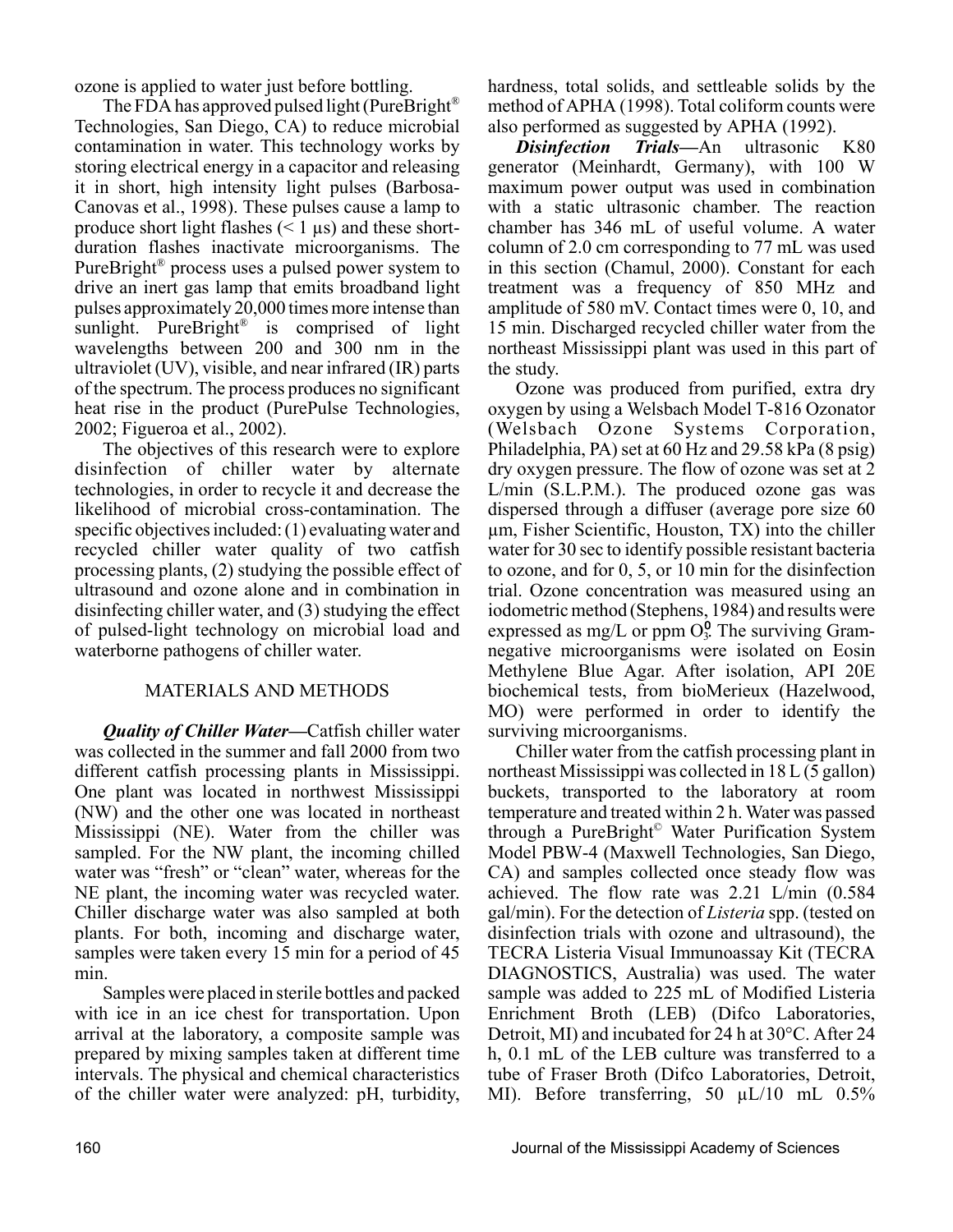acriflavin, 40 µL/10 mL 0.5% nalidixic acid in 0.1 M NaOH, and 0.1 mL 5% ferric ammonium citrate were added to the Fraser broth. The tubes were then incubated for 22–24 h at 30°C. After incubation, 1 mL was transferred from the enrichment broth to a labeled tube and then the TECRA kit was used. Results were read and expressed as positive or negative.

*Statistical Design—*The survey of the chiller water was set as a randomized complete block (RCB) design with two factors: plant (2) and sampling month (4), with 2 replications (blocks). The replicates were composite from three samples taken every 15 minutes for 45 minutes. Analysis of data was performed using PROC ANOVA (SAS, 1997). When there was a significant difference ( $P \#$ 0.05), means were separated by Fisher's protected LSD (Dowdy and Wearden, 1985).

#### RESULTS AND DISCUSSION

*Quality of Chiller Water—*For the incoming chiller water, there was a difference ( $P \neq 0.05$ ) in temperature by sampling month (data not shown).

## **Table 1. Mean of all parameters of the incoming freshwater and recycled chiller water from two catfish processing plants.**

| Parameter                | <b>Water Source</b> |                   | LSD <sup>1</sup> | C.V. <sup>2</sup> |
|--------------------------|---------------------|-------------------|------------------|-------------------|
|                          | Fresh               | Recycled          |                  |                   |
| Temperature (EC)         | 9.5 <sup>ns</sup>   | 9.4               | 1.80             | 25.94             |
| pH                       | $7.3^{\rm a}$       | 6.9 <sup>b</sup>  | 0.16             | 3.10              |
| Turbidity (NTU)          | $0.1^{\rm b}$       | 28.7 <sup>a</sup> | 4.67             | 44.17             |
| Hardness (mg $CaCO3/L$ ) | $0.2^{b}$           | $( ) 3^a$         | 0.05             | 27.70             |
| Total Solids (mg/L)      | $228.8^{b}$         | $488.1^{a}$       | 43.27            | 16.51             |
| $HPC$ (log $CFU/mL$ )    | $0.2^b$             | $4.4^a$           | 0.29             | 17.54             |
| TCC (log CFU/mL)         | $0.1^{\rm b}$       | $3.4^{\rm a}$     | 0.20             | 15 98             |

ns—Means within a row are not significantly different

ab—Means within a row not followed by the same letter differ ( $P \neq 0.05$ )

<sup>1</sup>Fisher's Protected Least Significant Difference (P # 0.05)

<sup>2</sup>Coefficient of variation

For the plant in NW Mississippi, the temperature of water in the chiller ranged from 8°C to 12°C during the sampling period. The temperatures for the water in the chiller in the plant in NE Mississippi ranged form 6°C to 9°C. Ambient temperatures ranged from 31.1 to 31.4°C in west Mississippi and from 31.4 to 30.3°C in east Mississippi. The ambient temperature affects the temperature of the ground water. Although the water is being chilled before it goes into the chiller, the outside temperature could still affect the temperature of the water going into the chiller. If warmer water is coming into the plant, it will take more energy to chill that water to the desired temperature.

Means for the physical and chemical parameters of the incoming water, by plant location, are summarized in Table 1. The mean pH values were 7.3 and 6.9 for fresh and recycled water, respectively. These pH values fall into the range (6.5–8.5) of the primary standards set by the EPA (2001). Turbidity for fresh water ranged from 0.066–0.300 NTU, with a mean value of 0.14. For recycled water the turbidity values were higher  $(P \# 0.05)$  ranging from 14.93–51.30 NTU, with a mean value of 28.71, these

> values are higher than the maximum level (5 NTU) stated by the World Health Organization (WHO, 1985) for processing water. Because turbidity is a measure of the presence of suspended solids, it may be an indication of concentration of microorganisms present (McGhee, 1991). Therefore, the higher the turbidity, the higher the microbial load. The recycled water had higher turbidity (P  $\#$  0.05) and a higher (P  $\#$ 0.05) bacterial count. This indicates that the water was not being properly treated (Gray, 1994) prior to recycling. Water hardness was lower  $(P \# 0.05)$  for fresh water  $(0.18 \text{ mg})$  $CaCO<sub>3</sub>/L$ ) than for recycled water  $(0.35 \text{ mg } \text{CaCO}_{3}/\text{L})$ . Total solids were higher ( $P \neq 0.05$ ) for recycled water (265–635 mg/L) than fresh water  $(160-350 \text{ mg/L}).$

> There was a significant difference in heterotrophic plate counts (HPC) and total coliform counts (TCC) by plant (Table 1). Fresh water had an HPC density of 0.2 log CFU/mL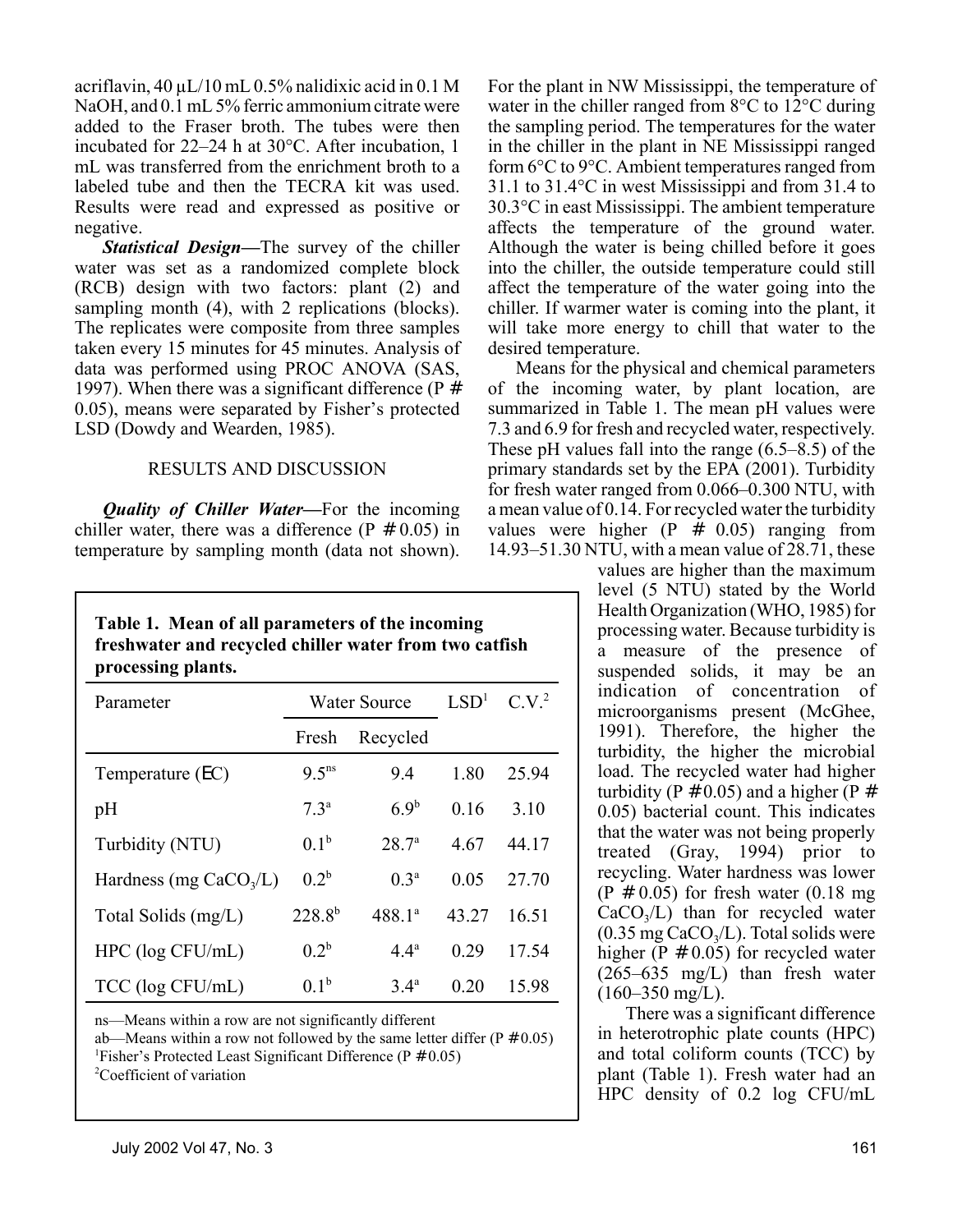while the recycled water had 4.4 log CFU/mL. This difference in microbial load could be attributed to the fact that the plant in east Mississippi recycles the water used in the chiller. Chamul (2000) found that the microbial load of the ground water in east Mississippi had values that ranged from 0.7 to 3.2 log CFU/mL for HPC and 0.0 to 3.0 log CFU/mL for TCC. The quality of the ground water for the plant in east Mississippi fell into the normal range of HPC, which may vary from 1 to 5 log CFU/mL. Once more, the recycled water had a higher microbial count than the fresh water. Total Coliform counts were 0.1 and 3.4 log CFU/mL for fresh and recycled water, respectively. These levels exceeded those of the EPA (2001), thus calling for better monitoring and treatment of raw (incoming) water.

Temperature of discharge water in the chiller (Table 2) ranged from 8°C for fresh water to 10°C for the recycled discharge water. The tendencies in temperature were about the same for both plants, but the temperature was always higher for the plant in NE Mississippi. Means for the physical and chemical parameters of the outgoing chiller water, by plant location, are summarized in Table 2. There was a significant difference in turbidity between plants, with mean values of 16.6 NTU for fresh water and 33.7 NTU for recycled water. For both plants, the water leaving the chiller had higher turbidity values than the incoming or

recycled water. This is expected because the water "picks-up" solids from the fish. This water is now considered to be wastewater. Water hardness was 0.23 mg  $CaCO<sub>3</sub>/L$  for fresh water and 0.44 mg  $CaCO<sub>3</sub>/L$  for recycled water. Settleable solids were 0 mg/L for recycled water and 0.63 mg/L for fresh water. There was also a significant difference in total

|  | Table 2. Mean of all the parameters of the discharge |  |
|--|------------------------------------------------------|--|
|  | chiller water from two catfish processing plants.    |  |

| Parameter                |                              | <b>Water Source</b> |       | C.V. <sup>2</sup> |
|--------------------------|------------------------------|---------------------|-------|-------------------|
|                          | Fresh                        | Recycled            |       |                   |
| Temp (EC)                | $7\,\mathrm{7}^{\mathrm{b}}$ | $10.1^a$            | 1.34  | 20.62             |
| pH                       | 7.1 <sup>ns</sup>            | 7.0                 | 0.09  | 1.81              |
| Turbidity (NTU)          | $16.6^{b}$                   | 33.7 <sup>a</sup>   | 6.40  | 34.84             |
| Hardness (mg $CaCO3/L$ ) | $0.18^{b}$                   | $0.35^{\rm a}$      | 0.08  | 32 28             |
| Settleable Solids (mg/L) | 0.6 <sup>ns</sup>            | 0 <sub>0</sub>      | 0.66  | 290.84            |
| Total Solids (mg/L)      | 990.3 <sup>a</sup>           | $503.1^{b}$         | 173.9 | 31.84             |
| $HPC$ (log $CFU/mL$ )    | 3.6 <sup>b</sup>             | $4.3^{\circ}$       | 0.28  | 9.83              |
| TCC (log CFU/mL)         | $2.6^{b}$                    | $3.4^{\circ}$       | 0.50  | 22.65             |

ns—Means within a row are not significantly different

ab—Means within a row not followed by the same letter differ ( $P \neq 0.05$ ) <sup>1</sup>Fisher's Protected Least Significant Difference ( $P \neq 0.05$ ) 2 Coefficient of variation

| Table 3. Percent survival of identified Gram negative micro-    |
|-----------------------------------------------------------------|
| organisms in chiller water after 30 seconds of treatment with 3 |
| ppm ozone.                                                      |

| <b>MICROORGANISM</b>            | # ISOLATED                  | PERCENT $(\% )$ |
|---------------------------------|-----------------------------|-----------------|
| Aeromonas hydrophilia           | $\mathcal{D}_{\mathcal{L}}$ | 8.33            |
| Providencia alcalifaciens       | $\mathcal{D}_{\mathcal{L}}$ | 8.33            |
| Acinetobacter baumannii         | 4                           | 16.67           |
| Unidentified Gram Negative Rods | 15                          | 66.67           |
| Total                           | 23                          | 100.00          |
|                                 |                             |                 |

solids, with values of 503 mg/L for recycled water and 990 mg/L for fresh water.

Both HPC and TCC were higher (P # 0.05) for the recycled water (at discharge) by about 0.7 to 0.8 log CFU/mL compared to the fresh water at discharge (Table 2). Nunez (1995) and Fernandes et al. (1997) have shown that summer fish have higher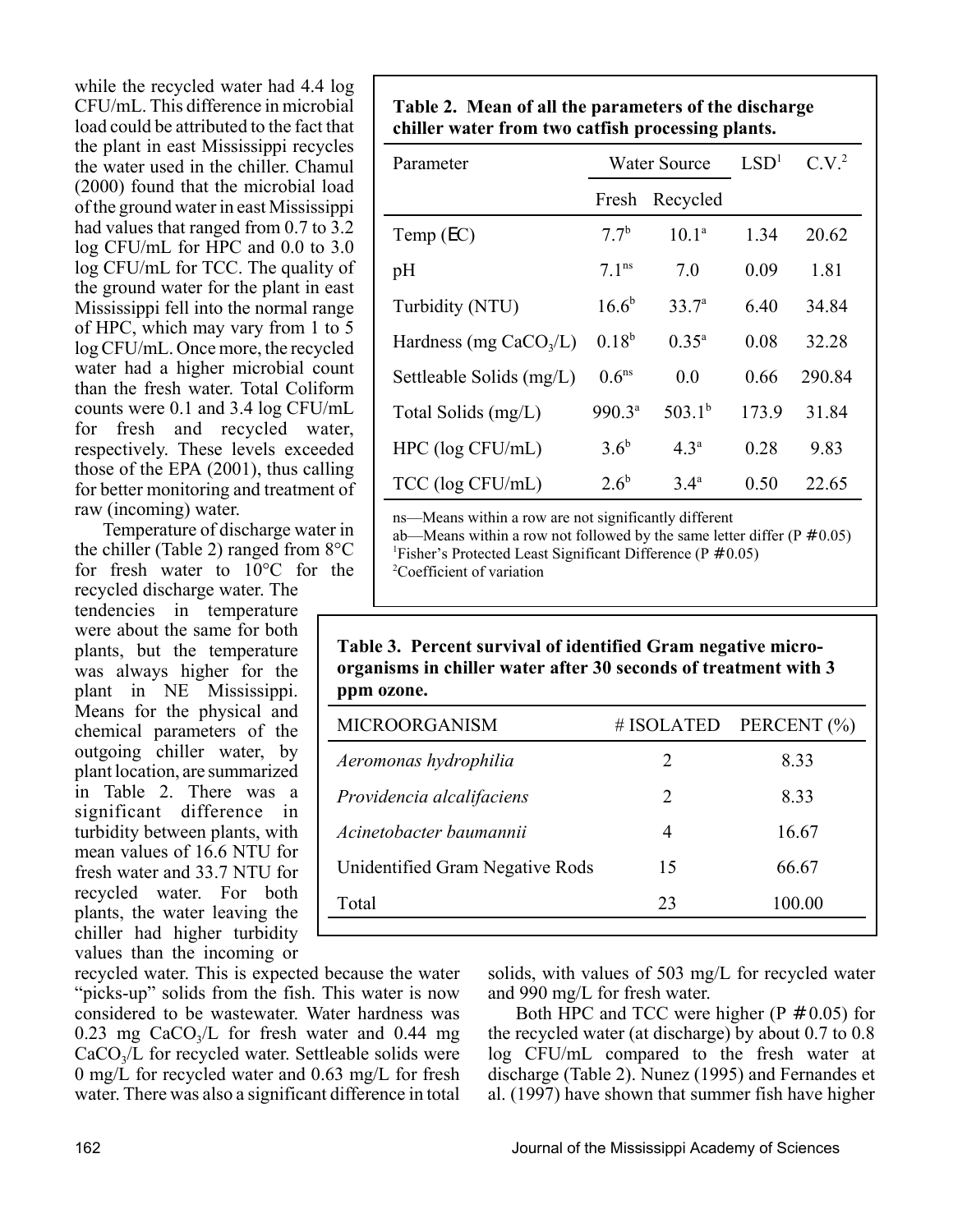TCC than in other seasons. Therefore temperatures higher than 4°C should be avoided during the chilling process.

*Disinfection Trials—*Recycled chiller water was exposed to ozone to discern its antimicrobial effects. Survival of Gram-negative microorganisms was also isolated and identified. The most common identified surviving microorganisms, after 30 sec of treatment (no residual ozone) of chiller water, was *Acinetobacter baumannii* (Table 3). Kim et al. (2000) reported that *Acinetobacter* spp. in channel catfish fillets was resistant to ozone and hydrogen peroxide treatments. Other resistant bacteria identified were *Aeromonas hydrophilia* and *Providencia alcalifaciens* (Table 3) which have been reported as normal flora in catfish processing plants (Wachalatone, 1996). Exposure of chiller water to over 60 sec (6.0 ppm  $O_3$ ) and 120 sec (7.0 ppm  $O_3$ ) resulted in no surviving microorganisms.

Samples of chiller water from a catfish processing plant were treated with ultrasound, ozone, and a combination of ultrasound and ozone. The results from this experiment are summarized in Table 4. All samples of both incoming and outgoing water were positive for *Listeria* spp. High frequency ultrasound (HFU) was not effective in reducing heterotrophic plate count (HPC), total coliform count (TCC), or *Listeria* spp. Ozone killed *Listeria* spp. and reduced HPC and TCC by about 1 log CFU/mL. There was no synergistic effect between HFU and ozone. The results of ozone treatment indicated that a longer contact time is needed to reduce the number of TCC, than the time needed to reduce the number of HPC. According to Langlais et al. (1990), *Eschericha coli* is one of the most sensitive organisms to ozone treatment, while the Gram-

**Table 4. Mean hetertrophic plate count (HPC) and total coliform count (TCC) loads of recycled chiller water after treatment with high frequency ultrasound (HFU) and ozone.**

| Treatment               | Contact<br>Time (min) | Conc.<br>(ppm) | <b>HPC</b><br>$(log CFU\mL)$ | <b>TCC</b><br>$(log CFU\backslash mL)$ | Listeria spp.<br>presence <sup>2</sup> |
|-------------------------|-----------------------|----------------|------------------------------|----------------------------------------|----------------------------------------|
| <b>HFU</b>              | $\boldsymbol{0}$      |                | 4.4 <sup>ns</sup>            | 2.8 <sup>ns</sup>                      | $+$                                    |
|                         | 10                    |                | 4.3                          | 2.8                                    | $+$                                    |
|                         | 15                    |                | 4.2                          | 3.1                                    | $+$                                    |
| LSD <sup>1</sup>        |                       |                | 0.24                         | 0.85                                   |                                        |
| <b>OZONE</b>            | $\boldsymbol{0}$      | $\mathbf{0}$   | 4.4 <sup>a</sup>             | 3.3 <sup>ns</sup>                      | $+$                                    |
|                         | 5                     | 7.68           | 3.0 <sup>b</sup>             | 2.9                                    |                                        |
|                         | 10                    | 7.68           | $2.7^{\rm b}$                | 2.5                                    |                                        |
| LSD <sup>1</sup>        |                       |                | 0.24                         | 0.85                                   |                                        |
| $HFU +$<br><b>OZONE</b> | $10 + 5$              |                | 2.8 <sup>ns</sup>            | $2.5^{\circ}$                          |                                        |
|                         | $10 + 10$             |                | 2.8                          | $2.5^{\circ}$                          |                                        |
|                         | $15 + 5$              |                | 2.9                          | $3.5^{b}$                              |                                        |
|                         | $15 + 10$             |                | 2.9                          | 2.6 <sup>a</sup>                       |                                        |
| LSD <sup>1</sup>        |                       |                | 0.24                         | 0.85                                   |                                        |

ns—Means within a row are not significantly different

ab—Means within a row not followed by the same letter differ ( $P \neq 0.05$ )

<sup>1</sup>Fisher's Protected Least Significant Difference (P # 0.05)

2 *Listeria* spp. presence: +present, -absent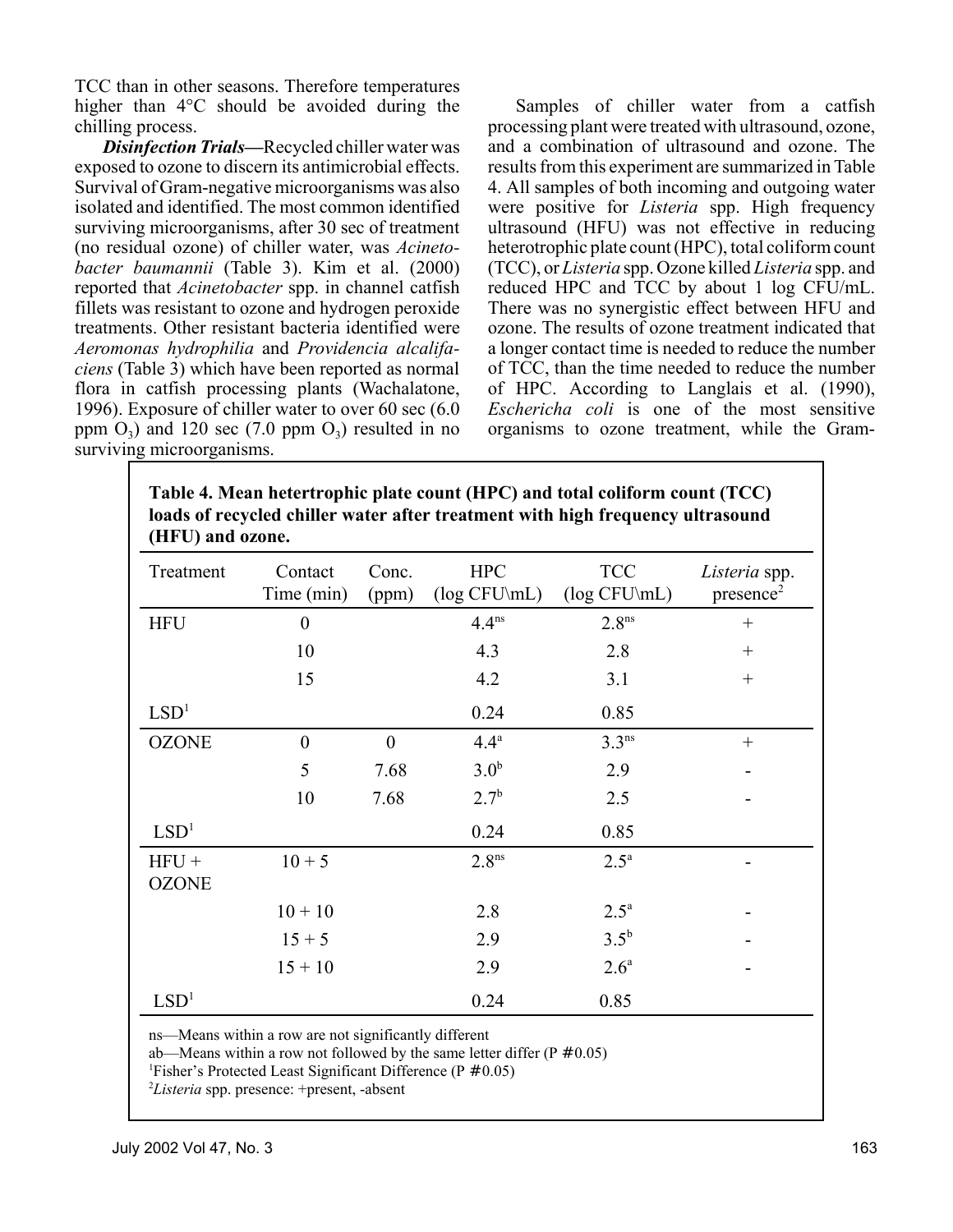positive cocci, Gram-positive bacillae, and the mycobacteria are the most resistant.

Catfish chiller water samples were passed through the PureBright® Water Purification System. A flow rate of 2.21 L/min (0.58 gal/min) was used. At this flow rate the microbial load was reduced from 4 to 0 log CFU/mL (Table 5). Several authors have reported successful reduction microbial populations with light pulses (BarbosaCanovas et al., 1998; MacGregor et al., 1998; Rowan et al., 1999), reporting reductions of cell populations of 6 and 7 log orders in *E. coli* 0157:H7 and *Listeria monocytogenes*.

The pH of the water, after treatment, remained the same value as the pH of the water before treatment (Table 5). The pH values ranged from 6.8 before treatment to 7.4 after treatment. The turbidity of the chiller water decreased as it passed through the system, from 20.3 NTU to 10 NTU after treatment (Table 5). One of the specifications for the PureBright® Water Purification System is that the turbidity of the water leaving the system will be below 10 NTU. This is because high turbidity will impede penetration of the PureBright®, a combination of UV, visible, and infrared spectrum.

#### **CONCLUSIONS**

The water used in catfish processing plants in Mississippi is of good quality, but if a processing plant intends on recycling the water in the chiller, a secondary treatment may be necessary. After evaluation of the chiller water samples, it was concluded that all samples were positive for *Listeria* spp. High frequency ultrasound was not effective in reducing the heterotrophic plate count (HPC), total coliform count (TCC), or *Listeria* spp.

Ozone reduced HPC and TCC by 1 log, but killed *Listeria* spp. Surviving microorganisms from chiller water samples exposed to ozone were isolated and identified. The predominant Gram-negative microorganism was *Acinetobacter baumannii*.

Using the PureBright<sup>©</sup> Water Purification System, with a flow rate of 2.21 L/min, the microbial load HPC and TCC was reduced from 4 log CFU/mL to 0. The turbidity of the chiller water was lower after passing through the PureBright® System. Ozone and PureBright©, because of the antimicrobial properties they possess, could both be a secondary treatment in a catfish processing plant, if recycling is an option. These technologies may be accompanied

## **Table 5. Effect of pulsed light on pH, turbidity, and bacterial load of recycled catfish chiller water.**

| Parameter                                                                         | <b>Untreated</b> | Treated                    |
|-----------------------------------------------------------------------------------|------------------|----------------------------|
| pH                                                                                | $7.1^{\circ}$    | $7.4^{b}$                  |
| Turbidity (NTU)                                                                   | $20.3^{\rm a}$   | $10.0^{b}$                 |
| $HPC$ (log<br>CFU/mL)                                                             | $3.91^{\circ}$   | 0.0 <sup>b</sup>           |
| TCC (log<br>CFU/mL)                                                               | $3.51^{\circ}$   | 0 <sup>0<sub>p</sub></sup> |
| ab—Means within a row not followed by the<br>same letter differ ( $P \neq 0.05$ ) |                  |                            |

by settling and filtration to reduce suspended solids, thus increasing treatment effectiveness.

#### LITERATURE CITED

- APHA. 1992. Compendium of methods for the microbiological examination of foods. American Public Health Association, Washington, D.C.
- APHA. 1998. Standard methods for the examination of water and wastewater. American Public Health Association, Washington, D.C.
- Barbosa-Canovas, G.V., U.R. Pothakamury, E. Palou, and B.G. Swanson. 1998. Nonthermal preservation of foods. Marcel Dekker, New York.
- Burleson, G.R., T.M. Murray, and M. Pollard. 1975. Inactivation of viruses and bacteria by ozone, with and without sonication. Appl. Microbiol. 29:340–344.
- Chamul, R.S. 2000. Use of continuous and pulsed highfrequency ultrasound to disinfect groundwater. Ph.D. Dissertation. Mississippi State University, Mississippi State, MS.
- Crum, L.K. 1992. Ultrasound: Seen but not heard. Chem. Eng. 10:37–41
- Dowdy, S., and S. Wearden. 1985. Statistics for research. John Wiley & Sons, New York.
- EPA. 1999. Multimedia environmental compliance guide for food processors. U.S. Environmental Protection Agency. 305-B-99-005. Washington, D.C.
- EPA. 2001. Current drinking water standards. http://www. epa.gov/ safewater/mcl.html
- Federal Register. 1995. Current good manufacturing practices in manufacturing, packing, or holding human food. 21 CFR Part 110.37.
- Federal Register. 2001. Final rule, Electric Power Research Institute, Agriculture and Food Technology Alliance. Ozone in gaseous and aqueous phase as an antimicrobial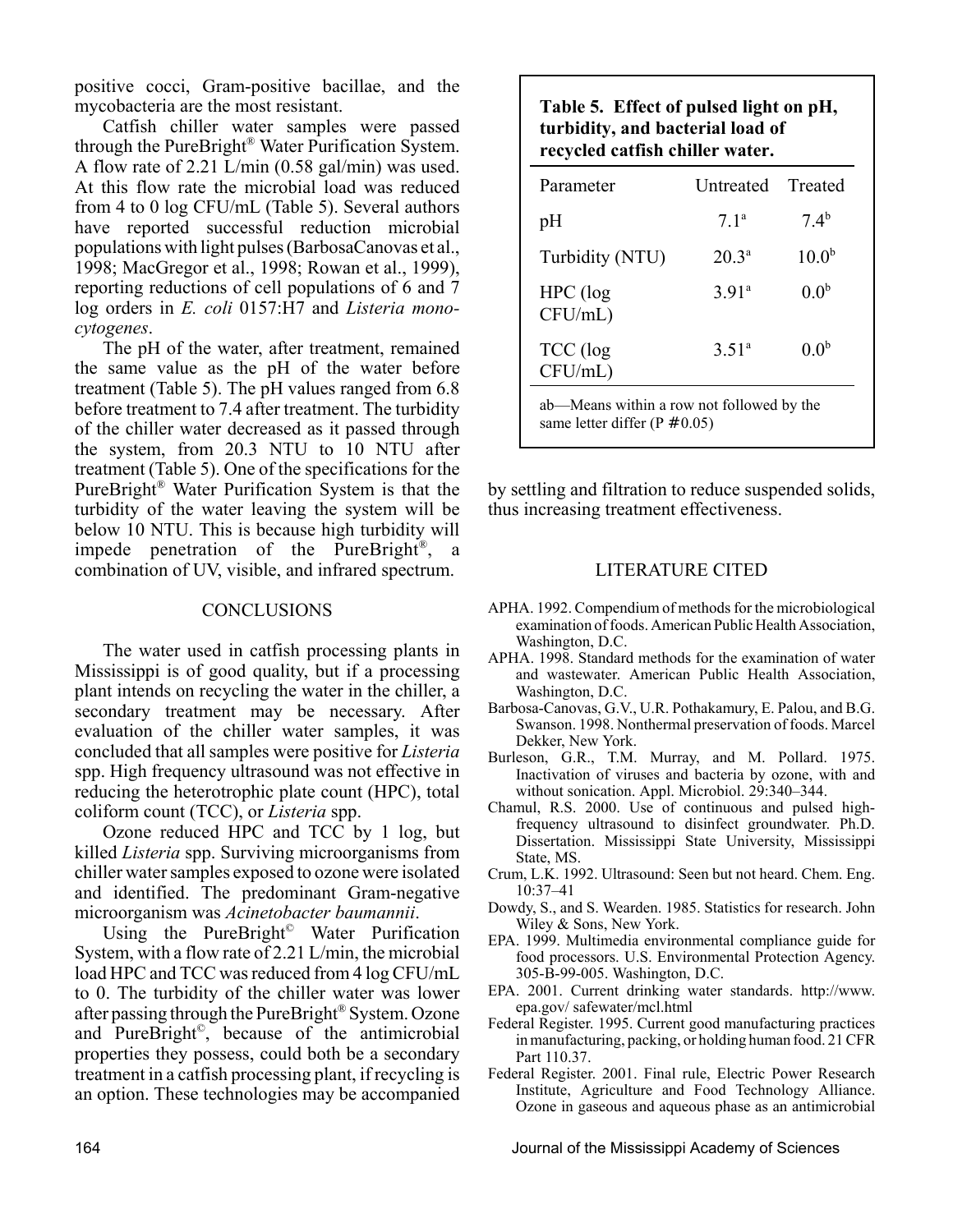agent in food, including meat and poultry. 66 FR 33829.

- Fernandes, C.F, G. Flick,. J.L. Silva, and T.A. McCaskey. 1997. Influence of processing schemes on indicative bacteria and quality of fresh aquacultured catfish fillets. J. Food Prot. 60:54–58.
- Figueroa, J.E., J.L. Silva, T. Kim, J. Boeger, and R. Cover. 2002. Use of pulsed-light to treat raw channel catfish fillets. J. Miss. Acad. Sci. 47:113–118.
- Gray, N.F. 1994. Drinking water quality: Problems and solutions. John Wiley & Sons, New York.
- Kim, T.J., J.L. Silva, R.S. Chamul, and T.C. Chen. 2000. Influence of ozone, hydrogen peroxide, or salt on microbial profile, TBARS and color of channel catfish fillets. J. Food Sci. 65:1210–1213.
- Langlais, B., D.A. Reckhow, and D.R. Brink. 1990. Ozone in water treatment: Application and engineering. Lewis Publishers, Chelsea, Michigan.
- MacGregor, S.J., N. J. Rowan, L. McIlvaney, J.G. Anderson, R.A. Fouracre, and O. Farish. 1998. Light inactivation of food-related pathogenic bacteria using a pulsed power source. Appl. Environ. Microbiol. 27:67-70.
- Mason, T.J. 1993. Sonochemistry. A technology for tomorrow. Chem. Ind. 2:47–50.
- McGhee, T.J. 1991. Water supply and sewerage. McGraw-Hill, Inc. New York.
- Nunez, A.L. 1995. Microbial loads in channel catfish processes and a HACCP program for raw fillets. M.S. Thesis. Mississippi State University, Mississippi State, MS.
- Phull, S.S., A.P. Newman, J.P. Lorimer, B. Pollet, and T.J. Mason. 1997. The development and evaluation of ultrasound in the biocidal treatment of water. Ultrasonics Sonochem. 4: 57–164.
- PurePulse Technologies. 2002. http://www.purepulse.com. San Diego, CA.
- Rowan, N. J., S.J. MacGregor, J.G. Anderson, R.A. Fouracre, L. McIlvaney, and O. Farish. 1999. Pulsed inactivation of food-related microorganisms. Appl. Environ. Microbiol. 65:1312–1315.
- SAS. 1997. SAS User's guide basics. 5<sup>th</sup> ed. SAS Institute. Cary, NC.
- Stephens, J.W. 1984. Design fundamentals for ozone absorption in bubble columns. M.S. Thesis. Mississippi State University. Mississippi State, MS.
- TCI. 2001. The catfish institute. http://www.catfishinstitute. com
- Watchalotone, W. 1996. Influence of process flow on microbial profile of channel catfish and of selected antimicrobials on its shelf life. M.S. Thesis. Mississippi State University, Mississippi State, MS.
- WHO. 1985. Guidelines for the quality assessment of potable water. PAHO/OMS Vol. 1. http://www.who.int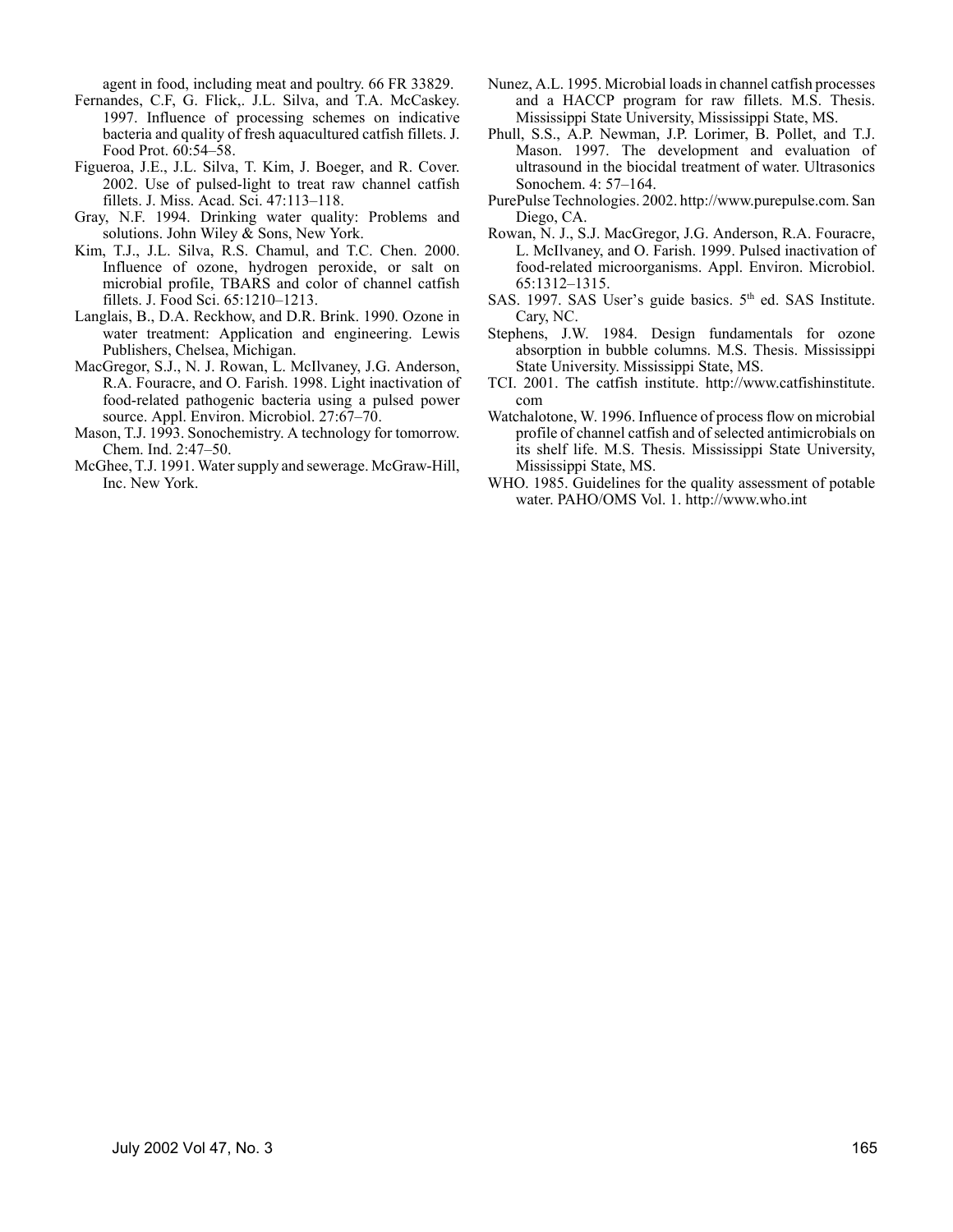# **President's Column**

It is with great enthusiasm that I write my first column as MAS President. For those of you who don't know me, I have been in the USM Department of Chemistry and Biochemistry for fourteen years. I am a biochemist, with research interests in protein structure and enzyme action. Another of my longtime interests is astrobiology, the study of life outside the earth. As you can see in another part of this journal, I was able to "scratch that itch" as MAS President by bringing in a prominent NASA astrobiologist, Dr. Chris McKay, as the 2003 Dodgen Lecturer. I believe all will find his presentation enjoyable and informative.

The MAS 2003 Annual Meeting will be here in Hattiesburg next year at the Lake Terrace Convention Center. My thanks to Dr. Aubrey Lucas, former USM President, and Dr. Robert Lochhead, Dean of the USM College of Science and Technology, for underwriting most of the cost of the facility. I am hoping that this will be our biggest meeting ever, so please come and encourage your colleagues to come as well! For academic exhibitors there will be a special graduate recruiting package offered as well as the standard exhibit arrangement. We will have a new division at the meeting as well, the Ecology and Evolutionary Biology Division. If you have other ideas for the annual meeting, feel free to email me at Robert.Bateman@usm.edu.

Although the annual meeting is the focus of my brief stint as president, I also intend to do what I can to get the Academy on a firmer financial footing. We have a small endowment to build upon, so please remember the Academy in your estate planning and charitable giving. Even a modest contribution would be very welcome as well as tax deductible. With additional funding we could do such things as fund a number of small travel awards to faculty and students who could not otherwise attend the annual meeting because of tight budgets. If you are aware of funding sources for the annual meeting, the journal, or the other activities of the Academy, please let me know.

Let me close by expressing my appreciation to my predecessor, Dr. Margot Hall, for her tireless work as President and her encouragement to me as her predecessor. I look forward to an exciting year as MAS President!—Bob Bateman

# **Executive Officer's Column**

These are trying times in Mississippi. The colleges and universities in the state are experiencing sharp declines in their budgets. The students at these institutions are experiencing several years of continuing tuition increases. The economy in general seems to be improving; however, the war on terrorism always threatens to derail any substantial progress.

And yet... life will go on; students will still be taught (and, one hopes, will continue to learn); scientific research will proceed. It's important not to get caught up in the depressions of the moment but to recognize that the spirit of science is the spirit of optimism. We would not be scientists if we did not think that we could find answers to difficult questions; science demands a positive outlook. We can recognize that current times might be trying, but we can also recognize that times move on and things do get better. Science also demands a realistic outlook and we are realistic enough to recognize that low budgets mean low travel funding.

As we've said so often in the past, the Mississippi Academy of Sciences is an inexpensive way to present scientific findings. If the budget prevents travel to a national meeting, travel to Hattiesburg to speak with your colleagues. The 2003 Annual Meeting will be held in the beautiful new convention center there. This will be a first for the MAS but we are optimistic about our experiment. Come help us succeed in this endeavor.—John Boyle

#### **Divisional Report**

#### **Marine and Atmospheric Sciences**

The recent MAS annual meeting featured 20 oral and 7 poster presentations in our division on a wide variety of topics from fisheries to global ocean circulation. About half of the presentations were by students including several by undergraduates in the Cooperative Internship Program between Mississippi Gulf Coast Community College and USM. During the divisional business meeting Dr. Chet Rakocinski from the USM Dept. of Coastal Sciences was elected to the position of vice-chair of the division to assist Dr. Patricia Biesiot who moved up from vice-chair to division chair for the coming year.—Alan Shiller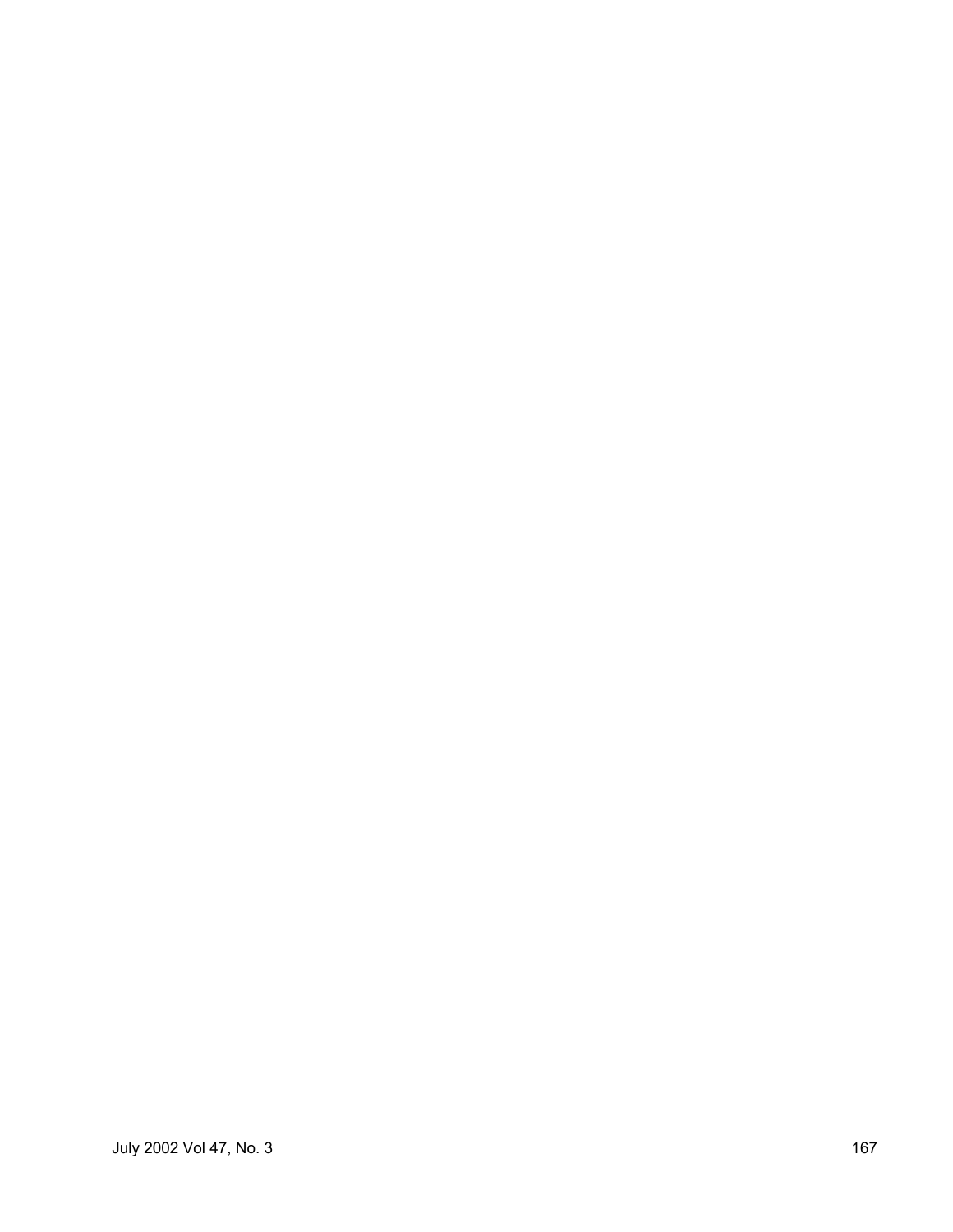#### **MISSISSIPPI ACADEMY OF SCIENCES ABSTRACT FORM/MEMBERSHIP FORM**

#### **ABSTRACT INFORMATION**

| Name of presenting author(s)<br>(Presenter must be a current (i.e., 2003 membership dues must be paid) student member, regular member, or life member of the MAS)                                                                                                                                                                                                                                                                                                                                                           |
|-----------------------------------------------------------------------------------------------------------------------------------------------------------------------------------------------------------------------------------------------------------------------------------------------------------------------------------------------------------------------------------------------------------------------------------------------------------------------------------------------------------------------------|
|                                                                                                                                                                                                                                                                                                                                                                                                                                                                                                                             |
| Check the division in which you are presenting<br>Agriculture and Plant Science Thealth Sciences<br>- Physics and Engineering<br><u>- Psychology</u> and Social Sciences<br>- Math., Computer Sci. and Statistics<br>- Chemistry and Chem. Engineering<br>- Science Education<br><u>Marine</u> and Atmospheric Sciences<br><b>Example 2</b> Ecology and Evolutionary Biology<br>- Zoology and Entomology<br>- Geology and Geography                                                                                         |
| Type of presentation<br>- Poster presentation - Workshop<br>- Lecture presentation - Invited symposium<br>If the presenting author for this paper is also presenting in another division, please list the other division:<br>Audio-visual equipment needs<br>$\frac{1}{2}$ 2" x 2" slide projector<br><b>COVEREGALA</b> projector<br>Other audio-visual equipment including computers and computer projection equipment must be provided by the speaker.                                                                    |
| <b>MEMBERSHIP INFORMATION</b><br>New __ Renewal__<br>Mr. Ms Dr.<br>School or Firm <u>the contract of the contract of the contract of the contract of the contract of the contract of the contract of the contract of the contract of the contract of the contract of the contract of the contract o</u><br>PLEASE INDICATE DIVISION WITH WHICH YOU WISH TO BE AFFILIATED ___________________<br>Regular member \$25 Student member \$5 Life member \$250<br>Educational \$150 Corporate Patron \$1000 Corporate Donor \$500 |
| <b>CHECKLIST</b><br>The following MUST be DONE:<br>-1. Enclose copy of abstract (even if abstract has been submitted electronically)<br>- 2. Complete and enclose abstract form /membership form(this form)<br>- \$25 per abstract<br>\$25 regular membership fee OR \$5 student membership fee (2003 membership must be paid for abstract to be accepted)                                                                                                                                                                  |

In addition you MAY preregister at this time:

Enclose the following payments:

- \$20 regular member (after 15 Jan.) \_\_\_ \$12 regular member (Preregistration before Jan. 15, 2003)
	- \$10 student member (after 15 Jan.) \_\_\_ \$ 5 student member (Preregistration before Jan. 15, 2003)
	- \$50 nonmember (after 15 Jan.) \_\_\_ \$40 nonmember (Preregistration before Jan. 15, 2003)

NOTE: **Abstracts that are resubmitted for changes will incur a \$10 resubmission fee. Late abstracts will be accepted with a \$10 late fee during November increased to \$25 after that. Late abstracts will be accepted only if there is room in the appropriate division.** They will be published in the April issue of the MAS JOURNAL.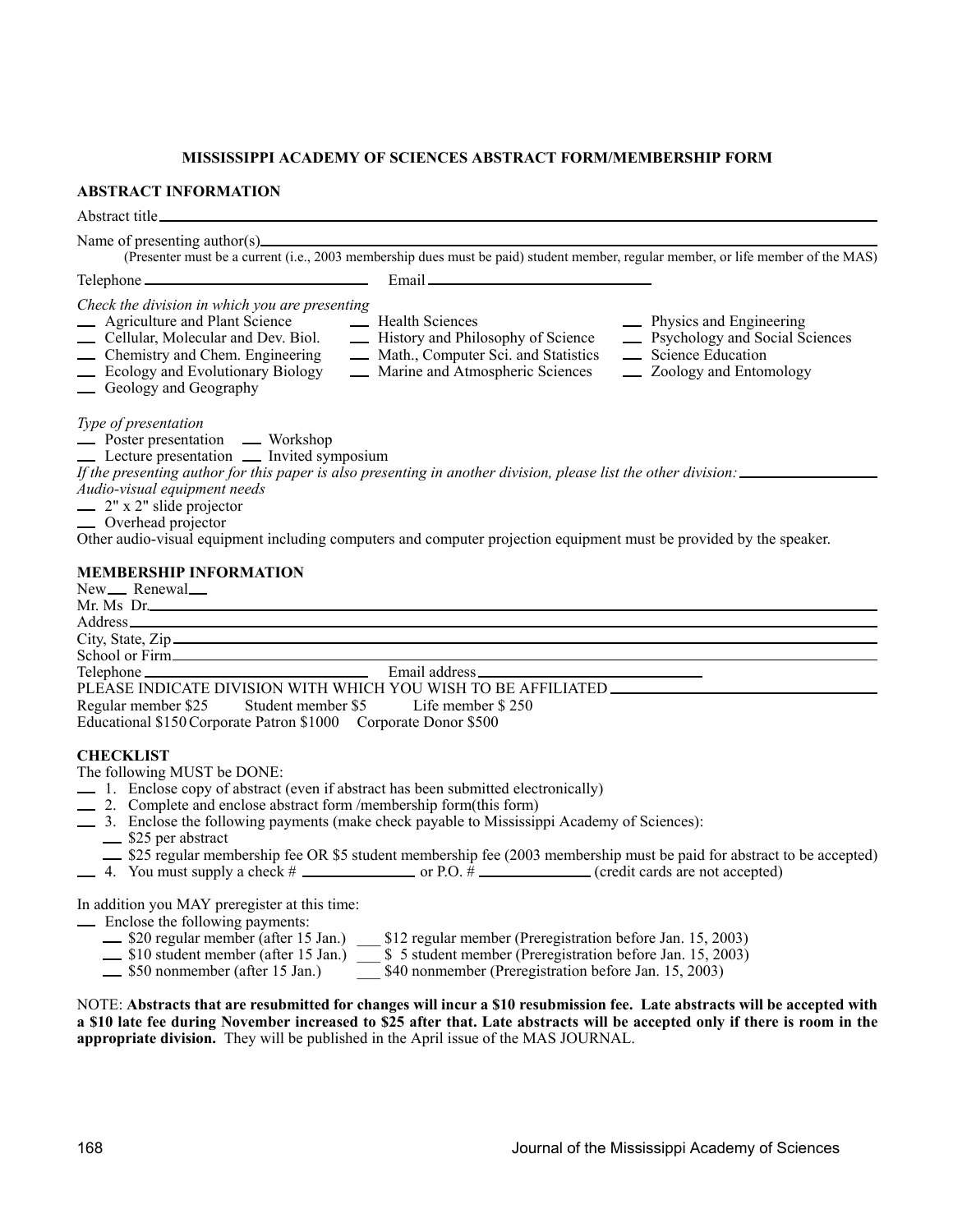### MISSISSIPPI ACADEMY OF SCIENCES—ABSTRACT INSTRUCTIONS PLEASE READ ALL INSTRUCTIONS BEFORE YOU SUBMIT YOUR ABSTRACT

- < Your paper may be presented orally or as a poster. Oral presentations are generally 15 minutes although some divisions allow more time. The speaker should limit a 15 minute presentation to 10–12 minutes to allow time for discussion; longer presentations should be limited accordingly. Instructions for poster presentations are given on the reverse side of this sheet.
- < Enclose a personal check, money order, institutional check, or purchase order for \$25 publication charge for each abstract to be published, payable to the Mississippi Academy of Sciences. The publication charge will be refunded if the abstract is not accepted.
- < The presenting author must be a member of the Academy at the time the paper/poster is presented. Payment for membership of the presenting author must accompany the abstract.
- < Attendance and participation at all sessions requires payment of registration.
- < Note that three separate fees are associated with submitting and presenting a paper at the annual meeting of the Mississippi Academy of Sciences. (1) An abstract fee is assessed to defray the cost of publishing abstracts and (2) a membership fee is assessed to defray the costs of running the Academy. (3) Preregistration payment (\$12 regular; \$5 student) may accompany the abstract, or you may elect to pay this fee before January  $15<sup>th</sup>$ , or pay full registration fees at the meeting.
- < Abstracts may be submitted by e-mail or entered directly through the MAS website. The URL is http://www.msacad.org. This abstract submission form and the appropriate fees should be sent by US mail even if the abstract has been submitted electronically.
- < Abstracts may be submitted as a WordPerfect, Word, ASCII, ANSI, or .RTF file on a PC readable diskette. *Formatting should be minimal*. This abstract submission form and the appropriate fees should be sent by US mail even if a diskette is used for the abstract.
- < Abstracts may be submitted typed or printed on clean white paper. Abstracts received in this form will be scanned into a computer. Leave ample margins and use a sanserif type font to help minimize errors in scanning.
- < **Abstracts that are resubmitted for changes will incur a \$10 resubmission fee.**
- < **Late abstracts will be accepted with a \$10 late fee during November increased to \$25 after that. Late abstracts will be accepted only if there is room in the appropriate division.** They will be published in the April issue of the MAS JOURNAL.
- < Submit your abstract and appropriate fees to the Abstracts' Editor, John Boyle, **TO BE RECEIVED NO LATER THAN NOVEMBER 1, 2002**.
- < Late abstracts will be accepted with a \$10 late fee and only if there is room in the appropriate division. They will be published in the April issue of the MAS journal.

Dr. John Boyle Mississippi State University Dept. of Biochemistry P.O. Drawer 9650 Mississippi State, MS 39762

## FORMAT FOR ABSTRACT

- < Your abstract should be informative, containing: (a) a sentence statement of the study's specific objectives, unless this is given in the title; (b) brief statement of methods, if pertinent; (c) summary of the results obtained; (d) statement of the conclusions. It is not satisfactory to state, "The results will be discussed."
- < Your abstract, including a concise, descriptive title, author(s), location where work was done, text and acknowledgment, may not exceed 250 words. **Excessively long abstracts will be truncated***.*
- < The title should be all capital letters. Use significant words descriptive of subject content.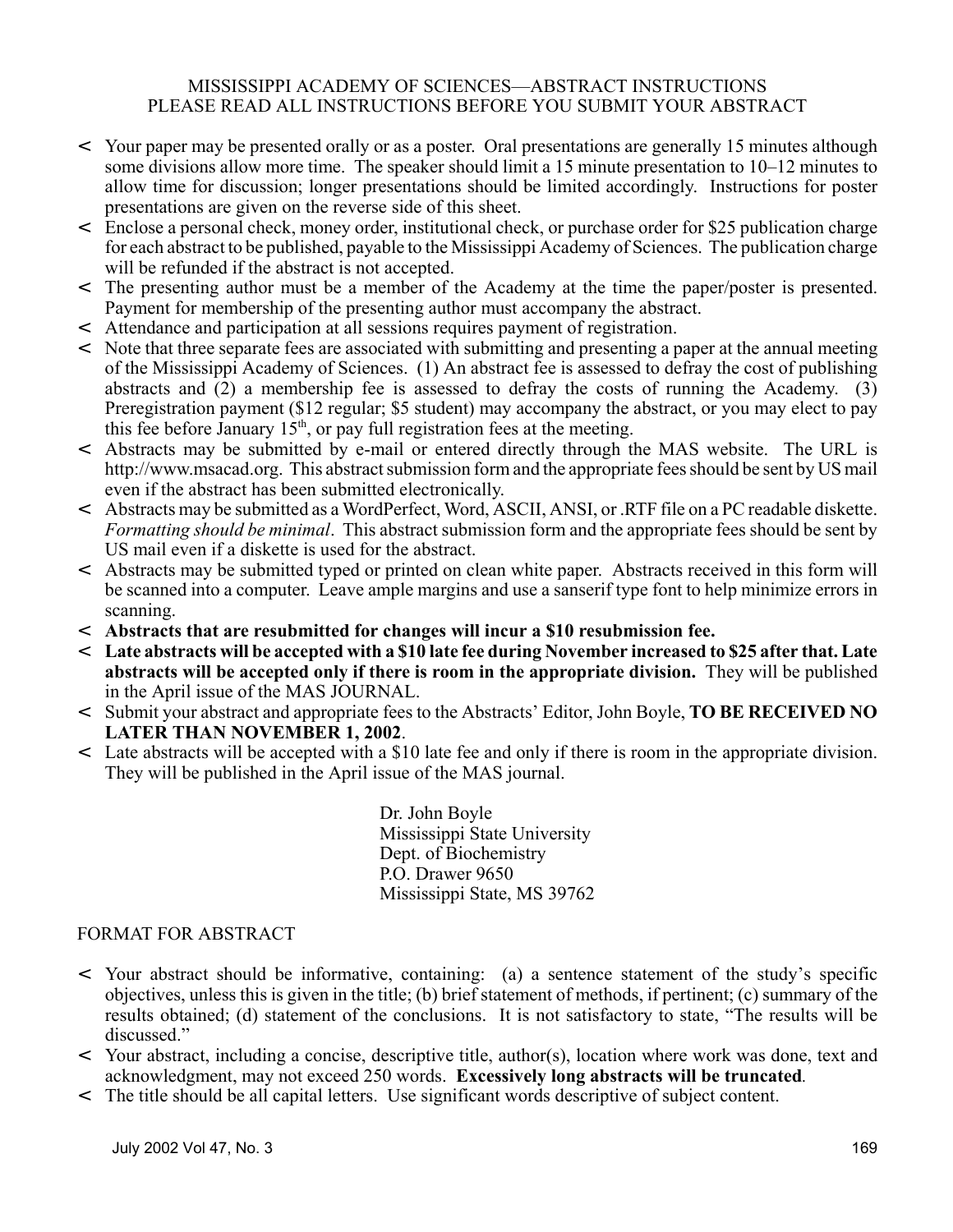- < Authors' names start a new line.
- < The institution where your research was done should include city, state, and zip code. Do not include institutional subdivisions such as department.
- < The abstract should be one paragraph, single spaced, starting with a 3-space indentation.
- < Use standard abbreviations for common units of measure. Other words to be abbreviated, such as chemical names, should be spelled out in full for the first use, followed by the abbreviation in parenthesis. Do not abbreviate in the abstract title.
- < Special symbols not on your printer or typewriter must be in black ink.
- < Use italics for scientific names of organisms.
- $\leq$  Begin authors' names on a new line. Place an asterisk  $(*)$  after the presenter(s), if there are multiple authors.
- < Use superscripts for institutional affiliations where necessary to avoid ambiguity.
- < Refer to these examples as guides.

## EXAMPLES OF TITLES AND AUTHORS:

[single author, no ambiguity about designated speaker or affiliation]

AN EXPERIMENTAL MODEL FOR CHEMOTHERAPY ON DORMANT TUBERCULOUS INFECTION WITH PARTICULAR REFERENCE TO RIFAMPICIN Joe E. Jones, Mississippi State University,

Mississippi State, MS 39762

AN EXPERIMENTAL MODEL FOR CHEMOTHERAPY ON DORMANT TUBERCULOUS INFECTION WITH PARTICULAR REFERENCE TO RIFAMPICIN Joe E. Jones and Ralph A. Smith\*, Mississippi State University, Mississippi State, MS 39762 and University of Mississippi Medical Center, Jackson,

Abstract body starts here . . .

affiliations, but no ambiguity]

[two authors, both designated as speakers, different affiliations, but no ambiguity]

AN EXPERIMENTAL MODEL FOR CHEMOTHERAPY ON DORMANT TUBERCULOUS INFECTION WITH PARTICULAR REFERENCE TO RIFAMPICIN

Joe E. Jones\* and Ralph A. Smith\*, Mississippi State University, Mississippi State, MS 39762 and University of Mississippi Medical Center, Jackson, MS 39216

Abstract body starts here . . .

[two authors, one designated speaker, different [three authors, one designated speaker, different affiliations]

> AN EXPERIMENTAL MODEL FOR CHEMOTHERAPY ON DORMANT TUBERCULOUS INFECTION WITH PARTICULAR REFERENCE TO RIFAMPICIN Joe E. Jones<sup>1</sup>, Ralph A. Smith<sup>1\*</sup>, and Alice D. Doe<sup>2</sup>, <sup>1</sup>Mississippi State University, Mississippi State, MS 39762 and<sup>2</sup> University of Mississippi Medical Center, Jackson, MS 39216

Abstract body starts here . . .

MS 39216

Abstract body starts here . . .

## GUIDELINES FOR POSTER PRESENTATIONS

- < The Academy provides poster backboards. Each backboard is 34" high by 5' wide. Mount the poster on the board assigned to you by your Division Chairperson. Please do not draw, write, or use adhesive material on the boards. You must provide your own thumb tacks.
- < Lettering for your poster title should be at least 1" high and follow the format for your abstract. Lettering for your poster text should be at least 3/8" high.
- < Posters should be on display during the entire day during which their divisional poster session is scheduled. They must be removed at the end of that day.